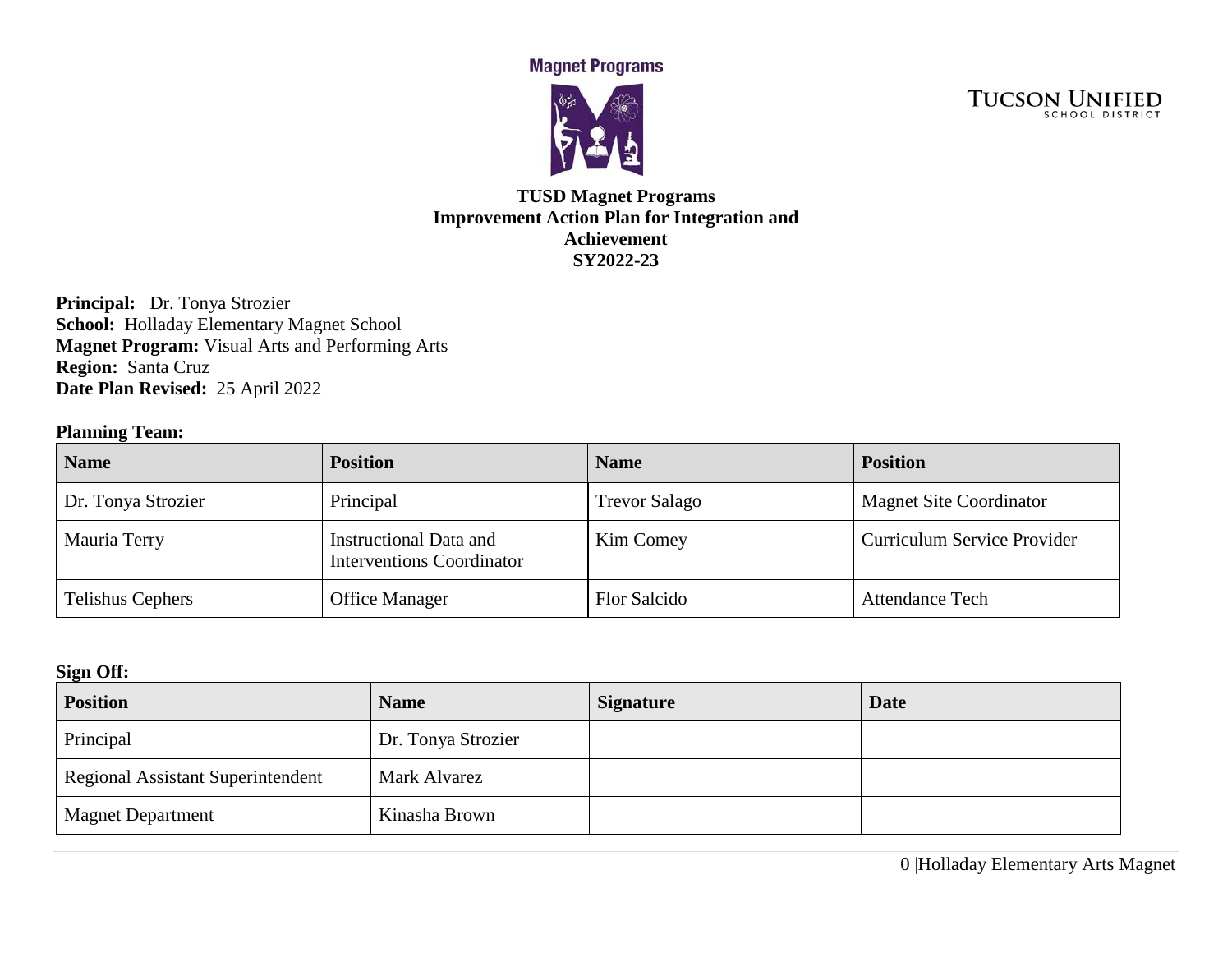#### **I. Magnet School Profile (page 2)**

- A. Mission
- B. School Summary
- C. Vision
- D. Core Values
- E. School Profile
- F. Achievement Data

#### **II. Goals for Magnet School Effectiveness (page 8)**

- A. Integration
- B. Achievement
- C. Academic Achievement for African American and Latino Students

## **III. Integration (page 10)**

- A. Gaps in Integration
- B. SMART Goal for Integration
- C. Goal Attainment
	- 1. Strategies to Achieve SMART Goal
	- 2. Action Steps to Implement Strategies

## **IV. Overall Student Achievement (page 18)**

- A. Gaps in Student Achievement
- B. SMART Goals for Overall Student Achievement
- C. Goal Attainment
	- 1. Strategies to Achieve SMART Goals
	- 2. Action Steps to Implement Strategies

## **V. Academic Performance for African American and Latino Students (page 27)**

- A. Gaps in USP subgroups performance (African American and Latino)
- B. SMART Goals for Reducing Achievement Gaps
- C. Goal Attainment
	- 1. Strategies to Achieve SMART Goals
	- 2. Action Steps to Implement Strategies

## **VI. Magnet School Budget (page 33)**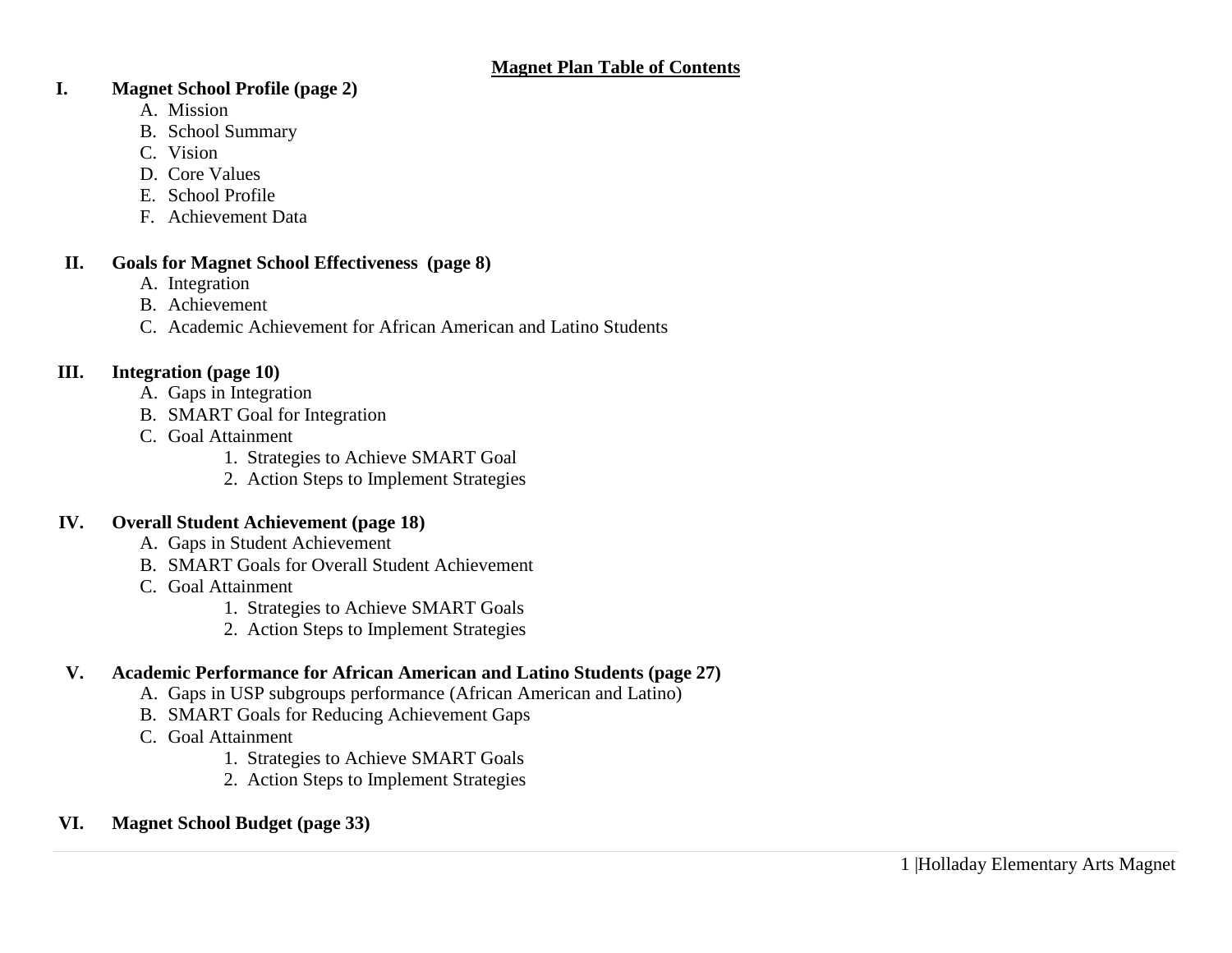#### **I. Magnet School Profile**

#### **A. Mission**

Holladay's mission is to integrate visual and performing arts to such a degree that fosters creativity, equity, cultural responsiveness, and innovation.

#### **B. School Summary**

Holladay focuses on family and community engagement with arts themed programs and partnerships. Holladay has an annual art show and quarterly performances where students sing, dance, act, and recite lines. Student artwork is also shown throughout the school site and around the community in libraries and grocery stores. All students learn to play the piano keyboard in the district's only piano keyboard lab. Fourth grade students learn to play drums and fifth grade students are invited to participate in Band or Orchestra. Holladay also puts on community showcases throughout the Tucson community for all its performing groups including modern dance, folkloric, and step-team. The visual and performing arts teachers also work with classroom teachers to support arts integration. The visual and performing arts teachers push-in for school-wide interventions for Math and English-Language Arts (ELA).

Students receive leadership development skills through Holladay's Multi-Tiered Systems of Supports (MTSS) framework and Positive Behavioral Intersections and Sports (PBIS). All students receive Social and Emotional Learning (SEL) lessons from the School Counselor. The School Counselor also works on social and emotional development through individual or group sessions. As a Leader In Me School, students learn to take ownership of their learning and decisions to become scholars and leaders within the Holladay community and all communities they are part of. Administration, teachers, and staff are committed to the success of the whole child.

Holiday is a one-to-one technology environment and offers makerspaces sessions, library sessions, after school athletic programs, and after school enrichment activities all in addition to the arts

#### **C. Vision**

The vision for Holladay's students is to learn in a fully art integrated, technology rich, and equitable environment. Students continuously develop critical thinking skills, meaningful relationships, and leadership abilities.

#### **D. Core Values**

- Family and Community We cultivate relationships and a sense of belonging within our diverse community by working collaboratively, embracing empathy, and shared decision-making.
- Creativity We encourage the integration and expression of all art forms to solve problems, communicate with others, work collaboratively, and gain knowledge.
- Cultural Relevance We champion cultural competence, equity, diversity, and the inclusion of different points of view and cultures.
- Leadership We believe that everyone is a leader.
- Innovation We inspire curiosity, critical thinking, and lifelong learning through dynamic experiences.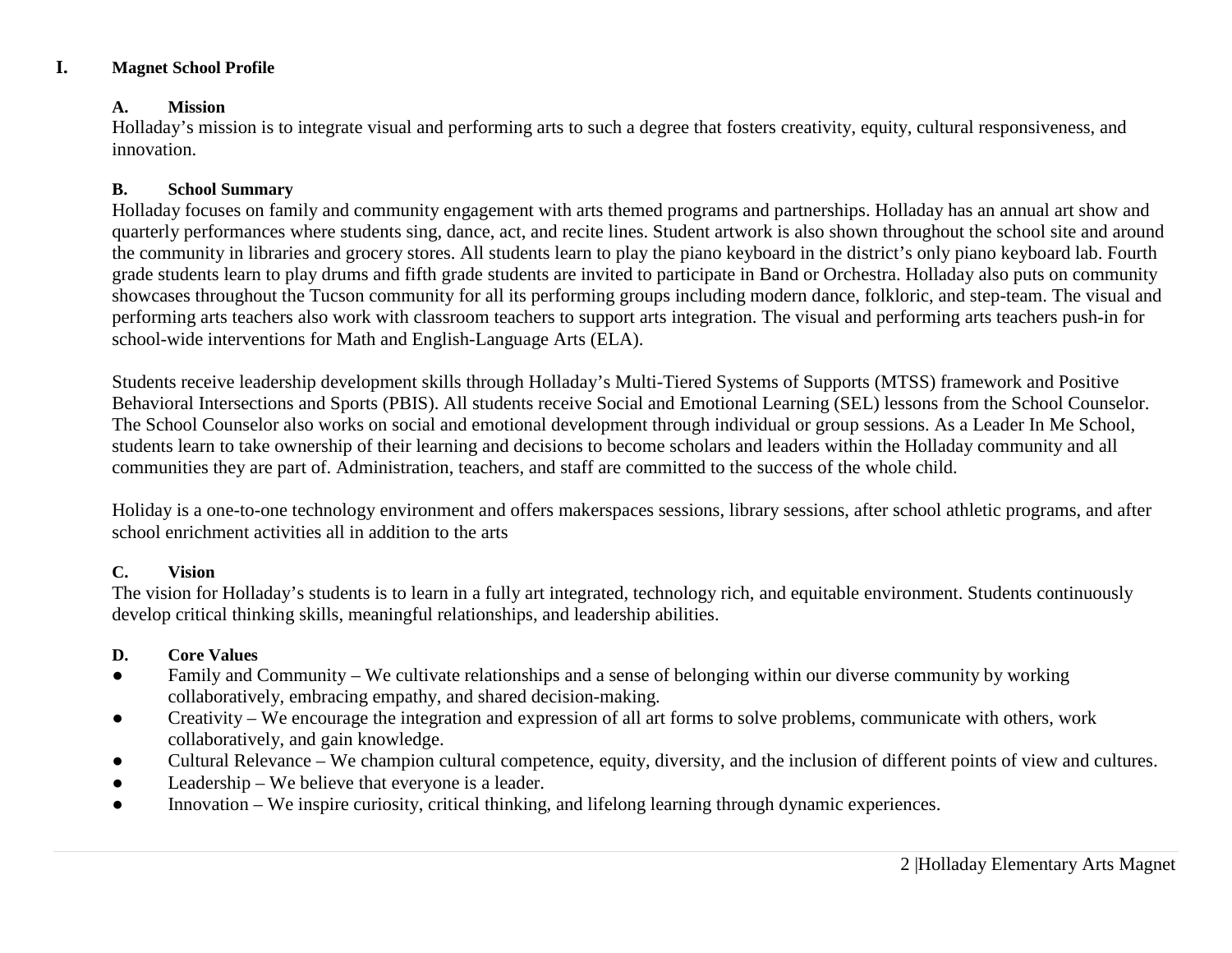## **E. School Profile**

| 2018-19 Letter Grade | 2021-2022 Integration Status | <b>Magnet Theme</b>             |
|----------------------|------------------------------|---------------------------------|
|                      | Integrated                   | Visual Arts and Performing Arts |

|                           | <b>Student Profile</b> |                            |                                        |                          |                                         |  |  |  |
|---------------------------|------------------------|----------------------------|----------------------------------------|--------------------------|-----------------------------------------|--|--|--|
| <b>Mobility</b><br>(Rate) | Absenteeism<br>(Rate)  | <b>Promotion</b><br>(Rate) | <b>F&amp;RL</b><br>(% of FRL Students) | EL<br>(% of EL Students) | Ex Ed<br>% of ExEd<br><b>Students</b> ) |  |  |  |
| 23.26%                    |                        |                            | 64.3%                                  | 12.3%                    | 13.9%                                   |  |  |  |

| <b>School Integration Profile (USP Ethnicity)</b>             |                                                 |       |    |                  |             |                 |                |                    |                |                           |              |      |             |
|---------------------------------------------------------------|-------------------------------------------------|-------|----|------------------|-------------|-----------------|----------------|--------------------|----------------|---------------------------|--------------|------|-------------|
| 2021-22<br>$40^{th}$ Day                                      |                                                 | White |    | African American |             | Hispanic/Latino |                | Native<br>American |                | Asian/Pacific<br>Islander | Multi Racial |      | Total       |
|                                                               | N                                               | $\%$  | N  | $\%$             | $\mathbf N$ | $\%$            | $\mathbf N$    | $\%$               | $\mathbf N$    | $\%$                      | $\mathbf N$  | $\%$ | $\mathbf N$ |
| Enrollment                                                    | 11                                              | 6%    | 31 | 18               | 118         | 67%             | $\overline{4}$ | 2%                 | $\mathfrak{Z}$ | 2%                        | 8            | 5%   | 175         |
| Non-neighborhood %                                            |                                                 |       |    |                  |             |                 |                |                    |                |                           |              |      | <b>NA</b>   |
|                                                               | USP Integration Range $+/-15\%$ District ES Avg |       |    |                  |             |                 |                |                    |                |                           |              |      |             |
| $0 - 25%$<br>44-70%<br>$0-19%$<br>$0-19%$<br>6-36%<br>$0-17%$ |                                                 |       |    |                  |             |                 |                |                    |                |                           |              |      |             |
| Future Integration Range $+/-25\%$ District ES Avg            |                                                 |       |    |                  |             |                 |                |                    |                |                           |              |      |             |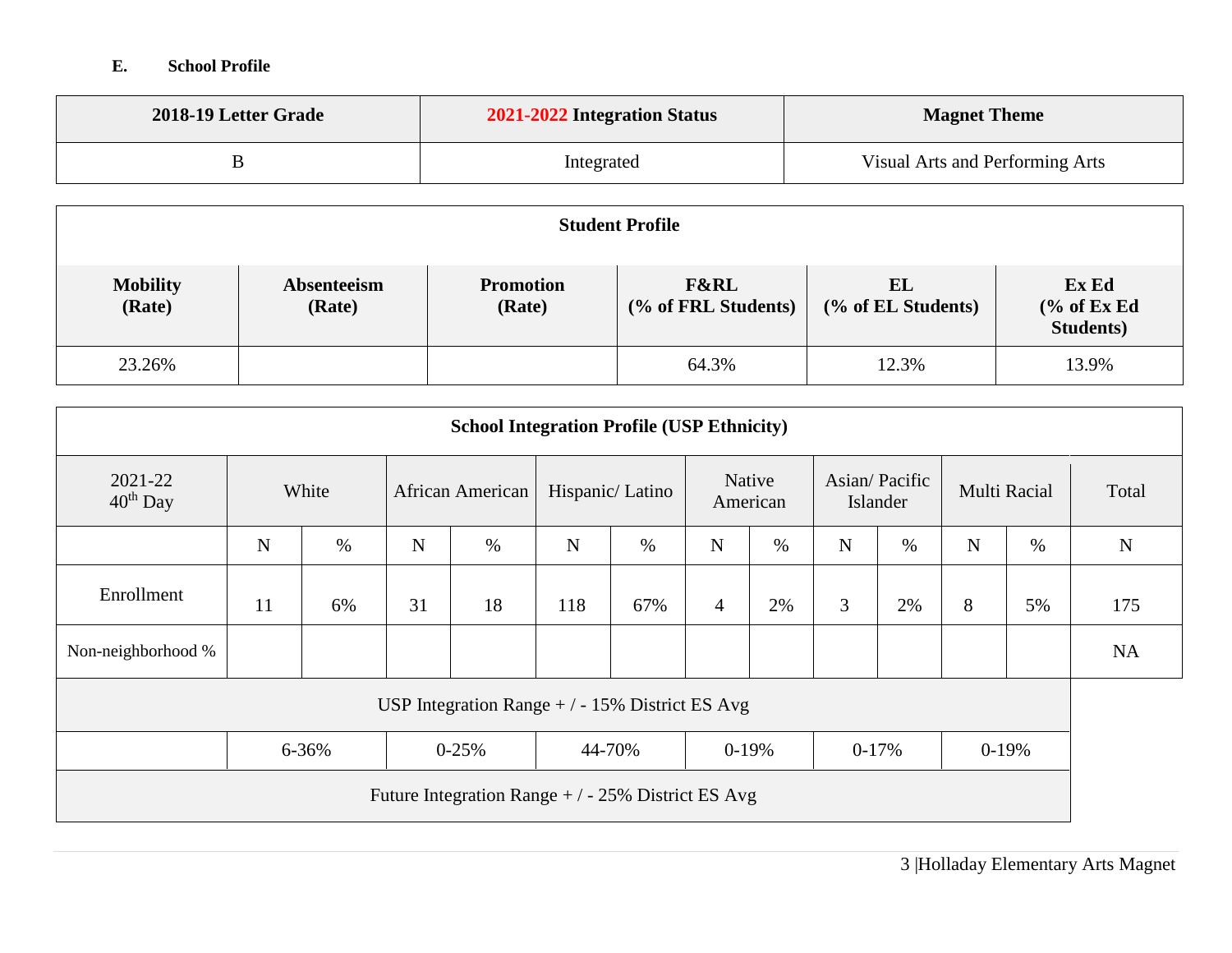| $0 - 45%$ | $-35%$<br>O – | 35-70% | $0 - 29%$ | $-27%$<br>U-. | $-29%$<br>∩<br>U-. |
|-----------|---------------|--------|-----------|---------------|--------------------|
|           |               |        |           |               |                    |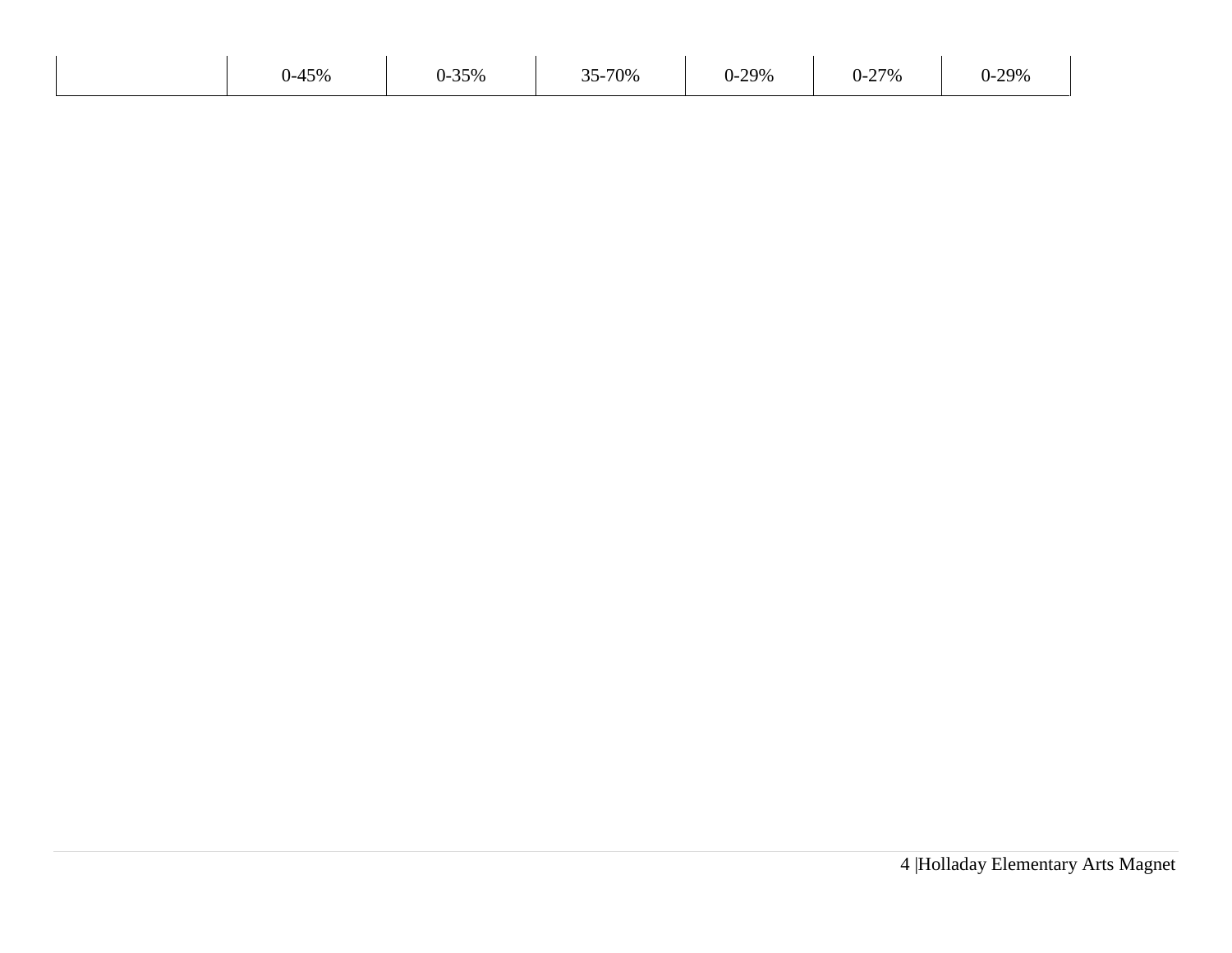# **F. Achievement Data**

|                     | 3 Years of ELA Percent Proficiency by Grade |                            |               |                                              |                            |               |               |                            |               |
|---------------------|---------------------------------------------|----------------------------|---------------|----------------------------------------------|----------------------------|---------------|---------------|----------------------------|---------------|
| <b>ELA</b>          | 2017<br>Gr. 3                               | 2017 Gr.<br>$\overline{4}$ | 2017<br>Gr. 5 | 2018 Gr.<br>3                                | 2018 Gr.<br>$\overline{4}$ | 2018 Gr.<br>5 | 2019 Gr.<br>3 | 2019 Gr.<br>$\overline{4}$ | 2019<br>Gr. 5 |
| <b>State ES Avg</b> | 43%                                         | 48%                        | 44%           | 44%                                          | 47%                        | 48%           | 46%           | 51%                        | 52%           |
| District ES Avg     | 34%                                         | 37%                        | 32%           | 35%                                          | 38%                        | 37%           | 38%           | 40%                        | 43%           |
| Holladay            | 32%                                         | 18%                        | 13%           | 39%                                          | 15%                        | 14%           | 66%           | 27%                        | 21%           |
|                     |                                             |                            |               | 3 Years of Math Percent Proficiency by Grade |                            |               |               |                            |               |
| Math                | 2017<br>Gr. 3                               | 2017 Gr.<br>$\overline{4}$ | 2017<br>Gr. 5 | 2018 Gr.<br>3                                | 2018 Gr.<br>$\overline{4}$ | 2018 Gr.<br>5 | 2019 Gr.<br>3 | 2019 Gr.<br>$\overline{4}$ | 2019<br>Gr. 5 |
| <b>State ES Avg</b> | 47%                                         | 47%                        | 47%           | 53%                                          | 47%                        | 47%           | 51%           | 48%                        | 46%           |
| District ES Avg     | 39%                                         | 36%                        | 38%           | 43%                                          | 36%                        | 37%           | 42%           | 36%                        | 36%           |
| Holladay            | 18%                                         | 21%                        | 13%           | 26%                                          | 18%                        | 25%           | 48%           | 27%                        | 27%           |

5 |Holladay Elementary Arts Magnet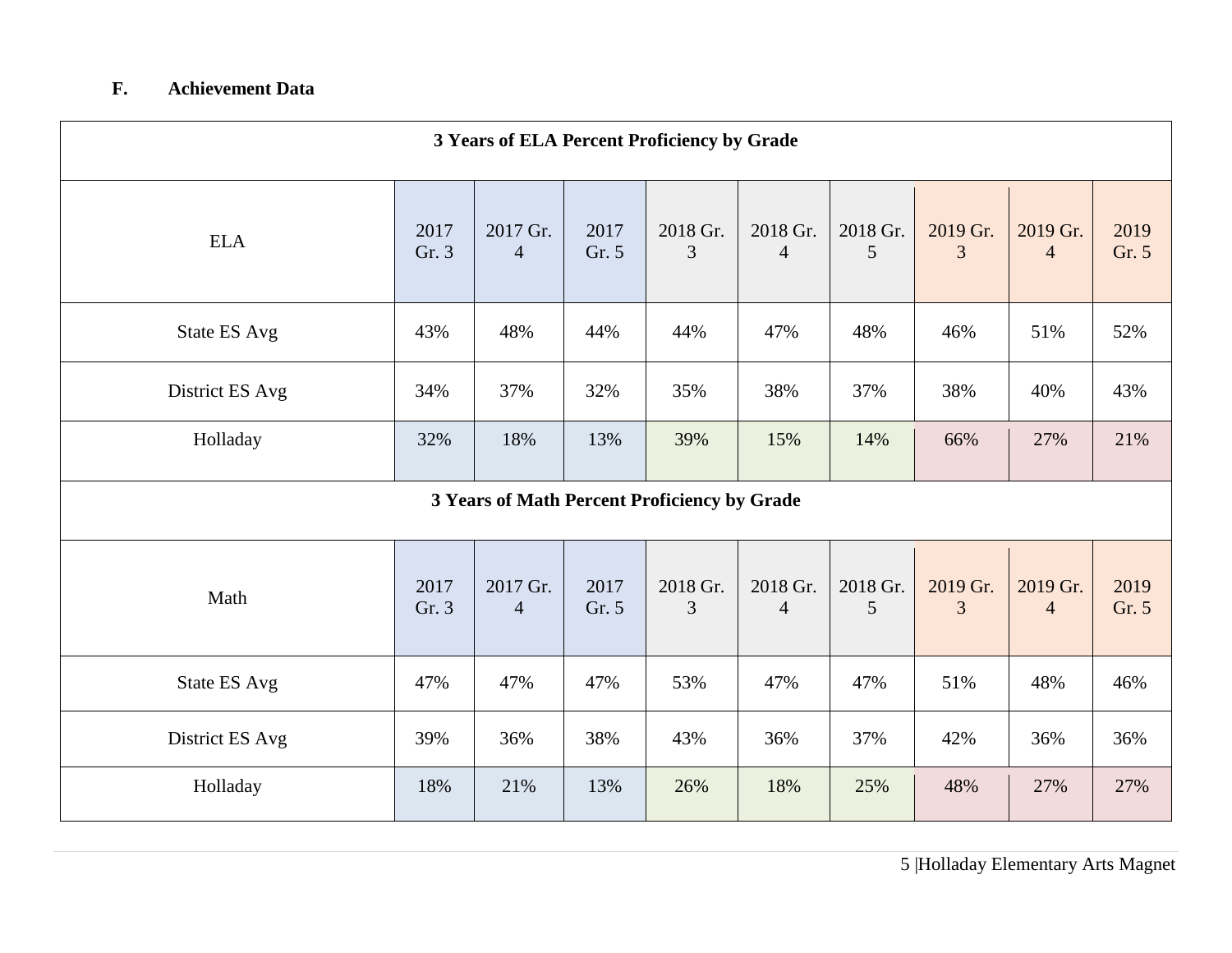#### **Three Year AZ Merit/AASA by Subgroup**

|           | <b>African American</b> |           | Hispanic  |         |           | Anglo     |         |           |           |
|-----------|-------------------------|-----------|-----------|---------|-----------|-----------|---------|-----------|-----------|
|           | 18-19                   | $20 - 21$ | $21 - 22$ | $18-19$ | $20 - 21$ | $21 - 22$ | $18-19$ | $20 - 21$ | $21 - 22$ |
| Grade 3   | 66.7                    |           |           | 35.7    | $\ast$    |           | $\ast$  | $\ast$    |           |
| Grade 4   | 50.0                    | $\ast$    |           | 17.4    | 27.3      |           | $\ast$  | None      |           |
| Grade 5   | 45.5                    | $\ast$    |           | 20.0    | 10.0      |           | None    | None      |           |
| <b>WS</b> | 55.0                    |           |           | 23.0    |           |           | 67.0    |           |           |

## **ELA**

#### **Math**

|           | <b>African American</b> |           | Hispanic  |         |           | Anglo     |         |           |           |
|-----------|-------------------------|-----------|-----------|---------|-----------|-----------|---------|-----------|-----------|
|           | $18-19$                 | $20 - 21$ | $21 - 22$ | $18-19$ | $20 - 21$ | $21 - 22$ | $18-19$ | $20 - 21$ | $21 - 22$ |
| Grade 3   | 83.3                    | $\ast$    |           | 50.0    | $\ast$    |           | $\ast$  | $\ast$    |           |
| Grade 4   | 50.0                    | $\ast$    |           | 17.4    | $\ast$    |           | $\ast$  | None      |           |
| Grade 5   | 18.2                    | $\ast$    |           | 20.0    | 0.00      |           | None    | None      |           |
| <b>WS</b> | 52.0                    |           |           | 26.0    |           |           | 67.0    |           |           |

18-19 and 20-21= AZM2 test; 21-22 data = AASA.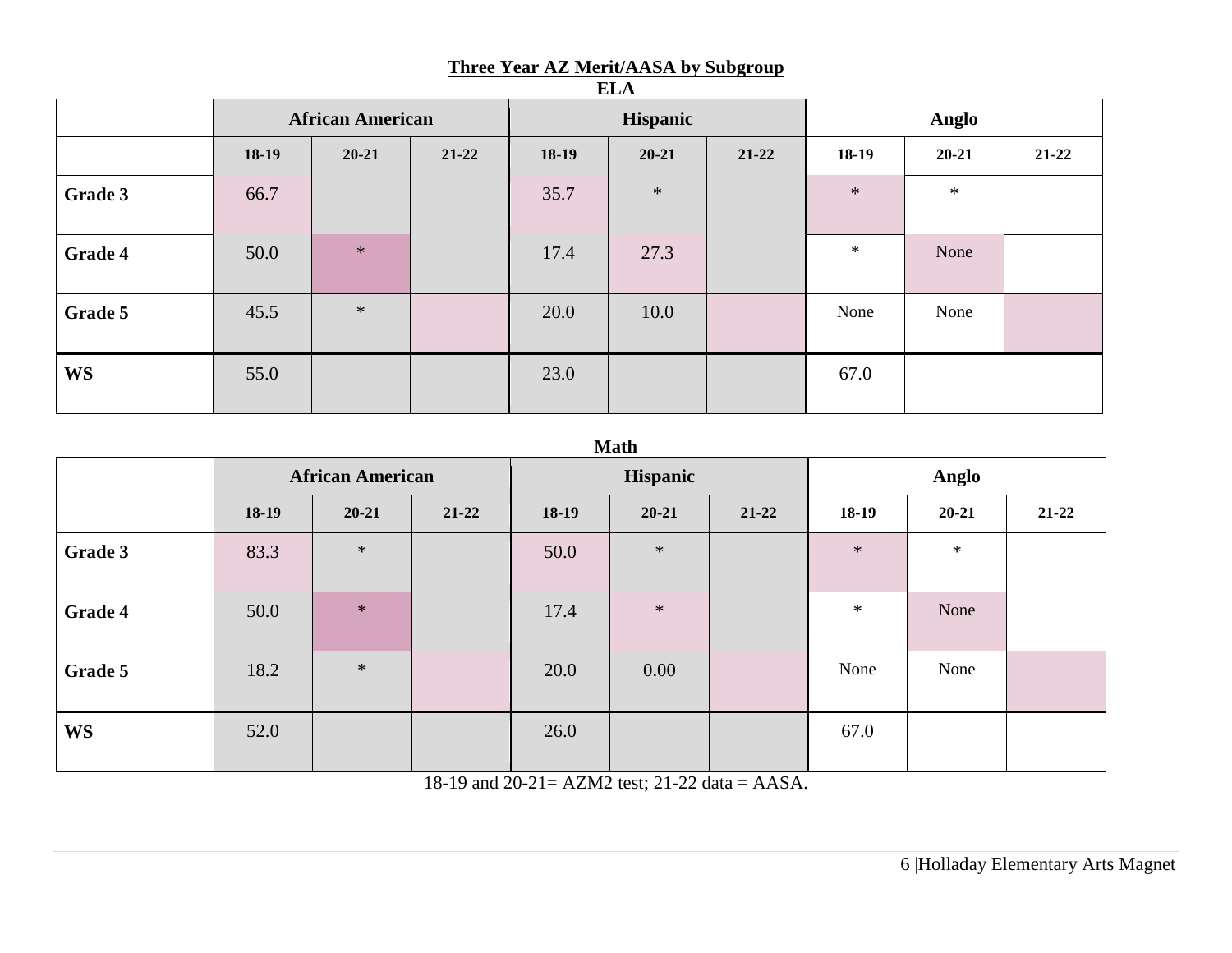| Overall 2018-19 AzMERIT Percent Proficiency by USP Ethnicity |            |      |  |  |  |  |  |
|--------------------------------------------------------------|------------|------|--|--|--|--|--|
| <b>USP</b> Ethnicity                                         | <b>ELA</b> | Math |  |  |  |  |  |
| White                                                        | 67%        | 67%  |  |  |  |  |  |
| African American                                             | 55%        | 52%  |  |  |  |  |  |
| Hispanic                                                     | 23%        | 26%  |  |  |  |  |  |
| Native American                                              | 0%         | 33%  |  |  |  |  |  |
| Asian-PI                                                     | 0%         | 0%   |  |  |  |  |  |
| Multi-Racial                                                 | 0%         | 33%  |  |  |  |  |  |
| <b>All</b>                                                   | 33%        | 36%  |  |  |  |  |  |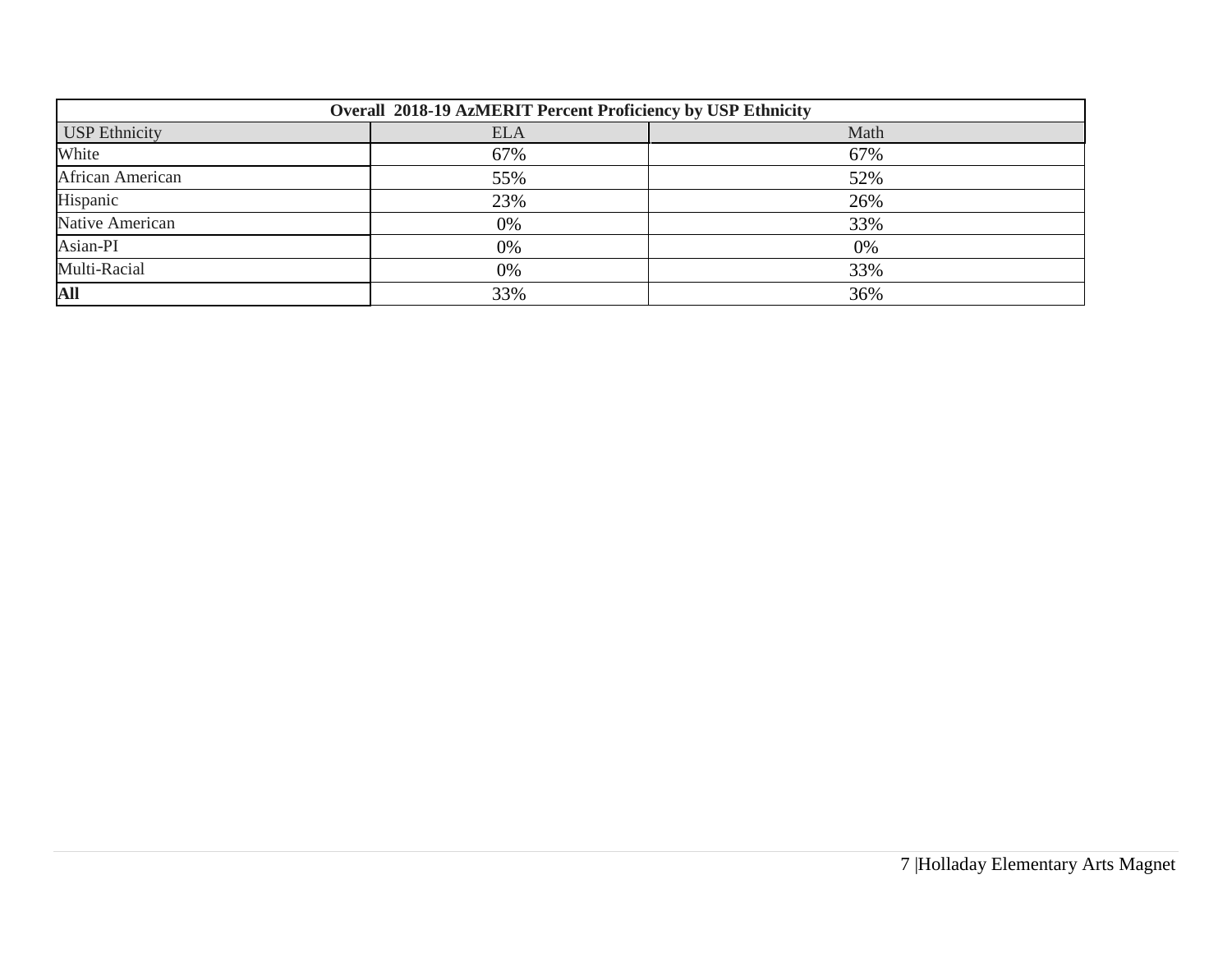# **II. DISTRICT GOALS FOR MAGNET SCHOOL EFFECTIVENESS**

#### **1. Integration**

The District uses two measures for determining whether a magnet school is Integrated or making progress towards integration:

**Meeting the 70% and +/- 25% thresholds for an Integrated School.** A magnet school is Integrated when no racial or ethnic group exceeds 70% of total enrollment; and when no single racial or ethnic group varies from the district average for the school's grade level (Elementary, Middle, K-8, High) by more than +/- 15 percentage points.

**Progress towards integration.** A magnet school is making progress towards integration when the entry-grade enrollment is Integrated, and when the school maintains this integration through the next two grades.

#### **2. Student Achievement**

The academic student achievement goal for all magnet schools and programs shall be to attain a state letter grade "A" or "B" or a TUSD "MagnetMeritB" grade. A magnet school that receives a state letter grade "C" may still receive a MagnetMeritB grade if it reaches a minimum of 4 points based on the criteria below. A magnet school that receives a state letter grade "C" that does not reach a minimum of 4 points, or that receives a state letter grade of "D" or "F," will be put on a targeted academic improvement plan.

**Proficiency: Criteria 1 = 2 Points.** Compare a C magnet school's proficiency rate to the district's lowest B school proficiency rate. If the C magnet school has a higher proficiency rate than the lowest B school proficiency rate of district schools, the C magnet school meets the criteria.

**Growth: Criteria 2 = 2 Points.** Compare a C magnet school's growth rate to the district's lowest B school growth rate (K-8 model) for ES, K8, and MS and HS model for HS). If the C magnet school has a higher growth percent than the lowest B school growth percent, the C magnet school meets the criteria.

**Minimally Proficient (MP): Criteria 3 = 2 Points.** Compare the percent of MP students in C magnet schools with the district average MP for each school type (ES, K8, MS, and HS). If the percent of MP students is lower in the C magnet school than the district average, then the school meets the criteria. (1 point for ELA and 1 Point for Math).

**Free and Reduced Lunch (FRL): Criteria 4 = 1 Point.** If a magnet school has an FRL rate that is higher than the district average (2019-20 100<sup>th</sup> Day TUSD average K-12 = 62.40%), the school meets the criteria.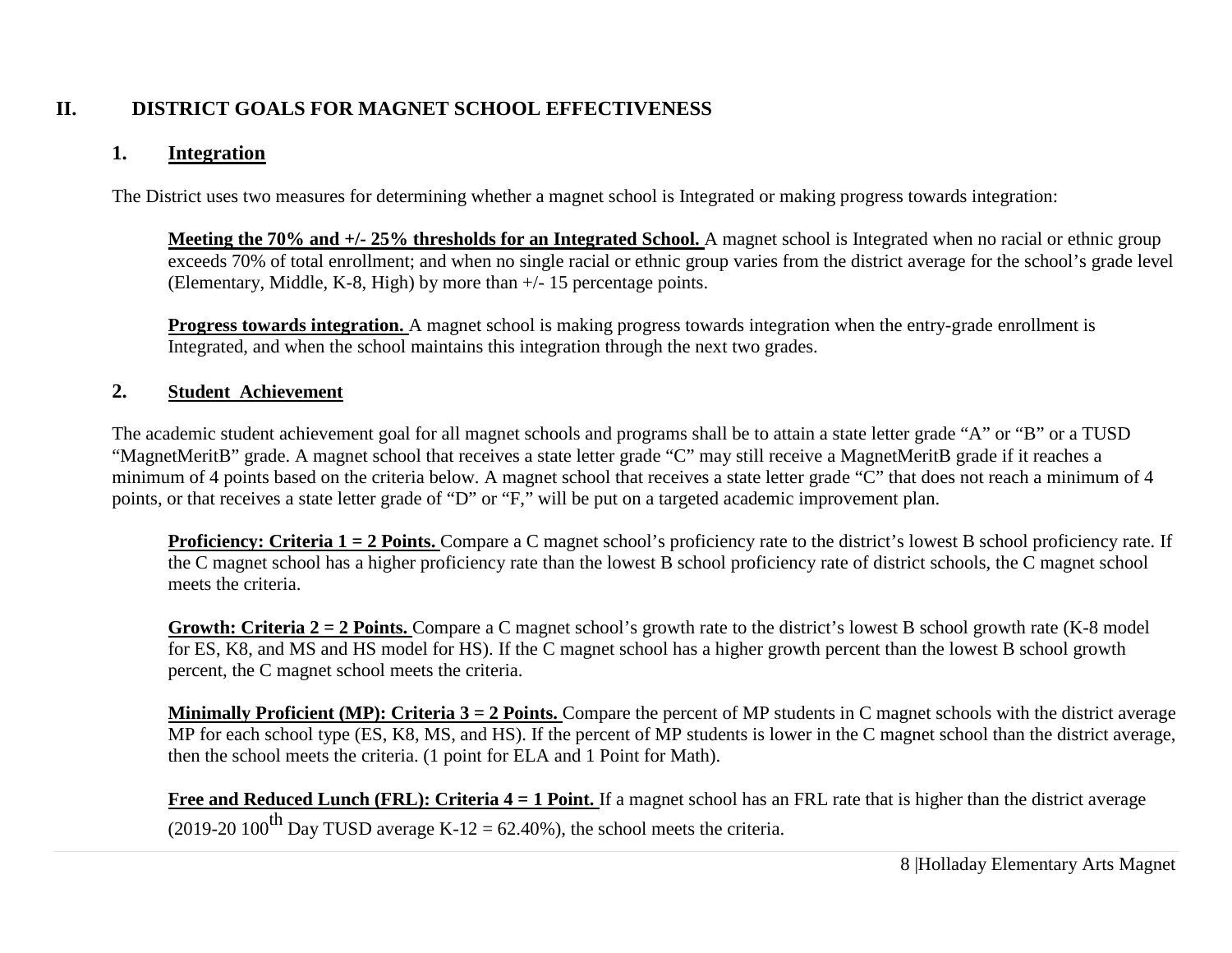## **3. Academic Performance (African American and Latino Students)**

- a. Gaps, Compared to District Cohorts. Whether state test scores for African American and Latino students in a particular school exceed the average test scores of African American and Latino students in TUSD schools with similar grade structures.
- b. Gaps, Compared to White Students. The size of the achievement gap in mathematics and English/Language Arts (ELA) comparing test scores of white students to those of African American and Latino students.
- c. Narrowing or Eliminating Gaps. The extent to which the school has narrowed or eliminated achievement gaps.
- d. Improving Performance. Improvement in proficiency rates for African American and Latino students.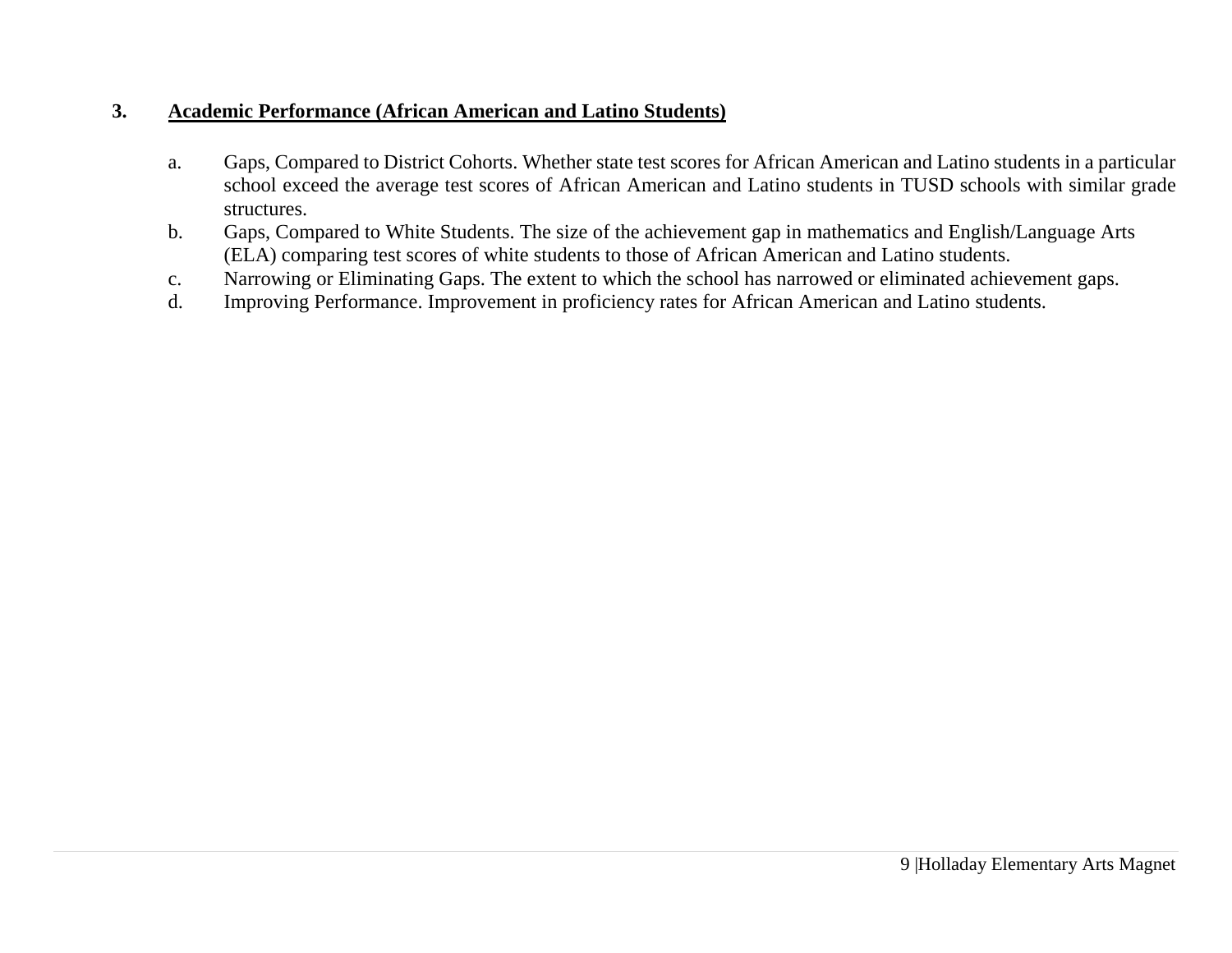#### **III. INTEGRATION**

## **A. Integration: Gap Analyses**

# **Interpretive Summary - Integration Gap Analysis**

Data Points /Key Information Supporting Integration Site Gap Analysis:

● SY20-21, 40th day enrollment data indicates Holladay was integrated. 40<sup>th</sup> day enrollment data continues to indicate that Holladay is integrated. SY22-23 enrollment is expected to maintain integration.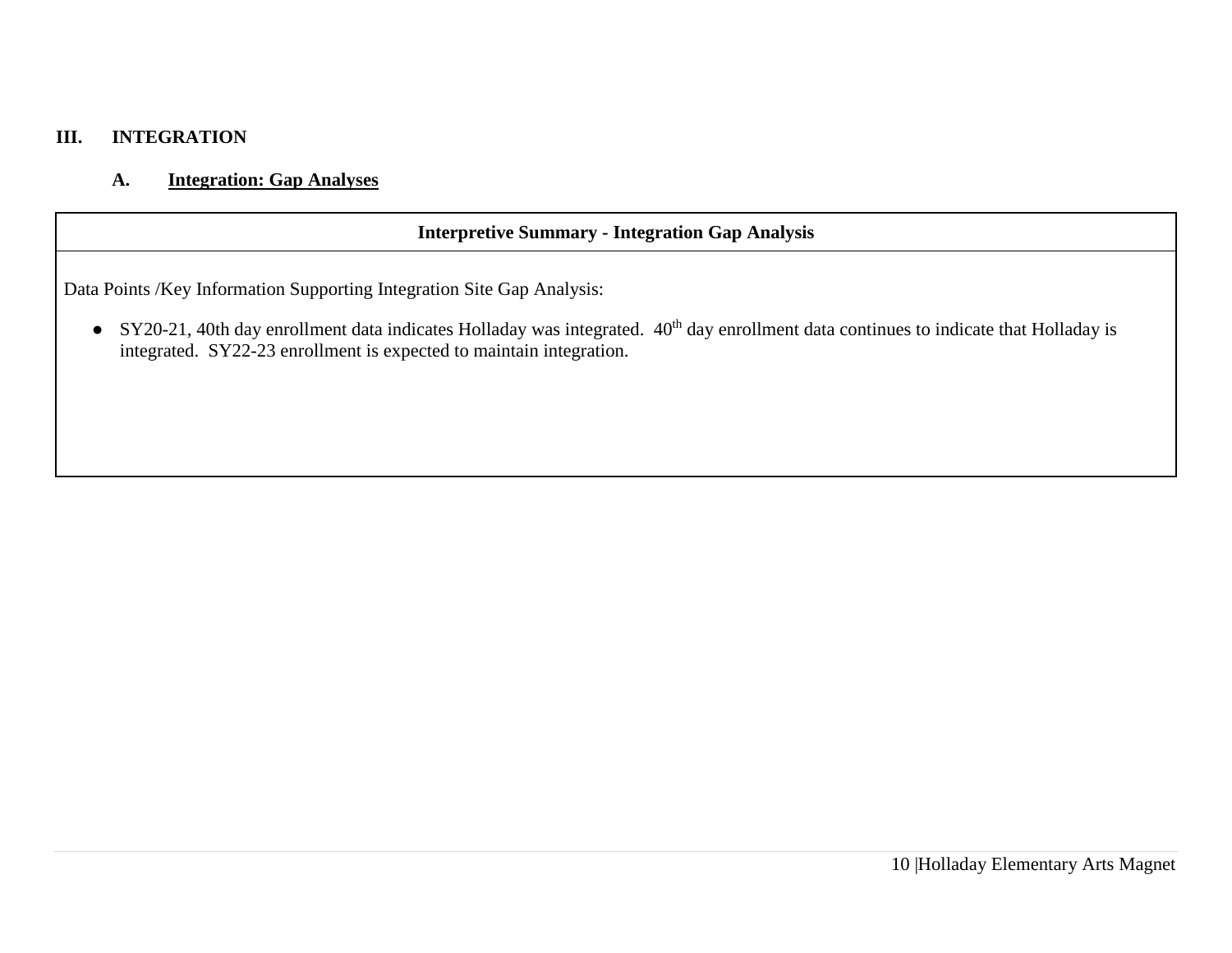|                                                | <b>Root Cause Analysis</b>                                                                                                                                           |                                                                                                                                                               |  |  |  |  |  |  |
|------------------------------------------------|----------------------------------------------------------------------------------------------------------------------------------------------------------------------|---------------------------------------------------------------------------------------------------------------------------------------------------------------|--|--|--|--|--|--|
| <b>Identify Top Three Causes of these Gaps</b> | <b>Identify the Surface Causes</b>                                                                                                                                   | <b>Identify Deep Causes</b>                                                                                                                                   |  |  |  |  |  |  |
| <b>Effective Marking and Recruitment</b>       | Surface gaps are related to:<br>Targeted digital advertisements<br>Social media leveraging<br>Mailing of targeted advertisements                                     | Deep or root causes are related to:<br>Better management of the choice-driven<br>system<br>Lack of training in marketing strategies                           |  |  |  |  |  |  |
| <b>Increase Diversity and Equity</b>           | Surface gaps are related to:<br>Only one teacher per grade level for EL<br>$\bullet$<br>students<br>EL population is mostly Hispanic so EL<br>classes lack diversity | Deep or root causes are related to:<br>Effective EL instructional practice                                                                                    |  |  |  |  |  |  |
| <b>Instructional Effectiveness Systems</b>     | Surface gaps are related to:<br>Effective instructional practice<br>Strong and frequent observation and<br>feedback cycle                                            | Deep or root causes are related to:<br>New staff require professional<br>development on arts magnet theme<br>Rich, differentiated professional<br>development |  |  |  |  |  |  |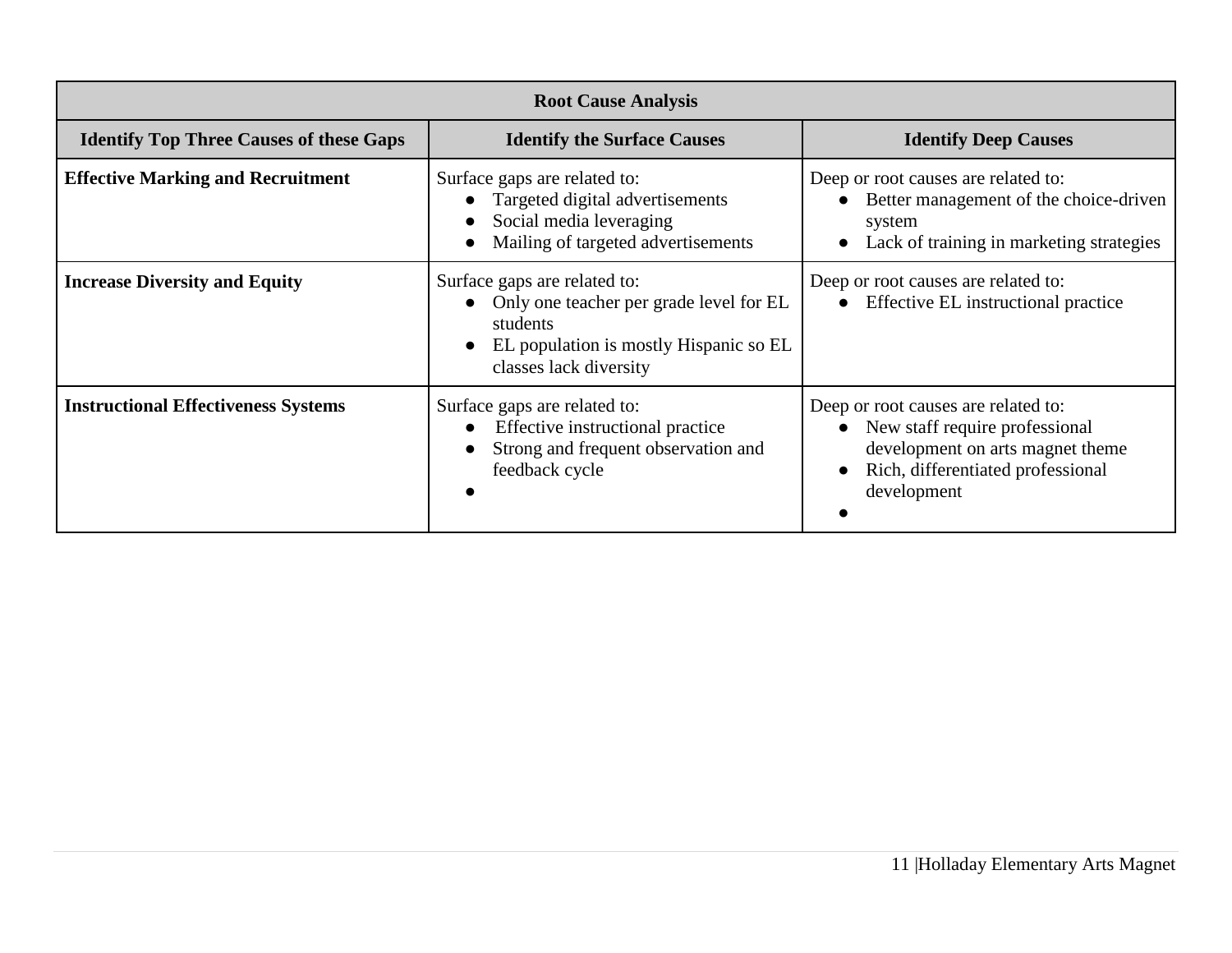# **B. SMART Goal for Integration**

| <b>SMART Goal Statement</b>                                                                                                                                                                                   | <b>Evidence to Be Used to Assess Progress and Accomplishment</b>                                                   |
|---------------------------------------------------------------------------------------------------------------------------------------------------------------------------------------------------------------|--------------------------------------------------------------------------------------------------------------------|
| By November 1, SY 2022-2023, Holladay will increase non-Latino<br>enrollment by 5% as measured by the 40th Day Enrollment Reports.                                                                            | • TUSD Web Data for 40th Day Enrollment<br>• Synergy Records and Reports<br><b>Magnet Enrollment Plan</b>          |
| 2. By November 1, SY 2022-2023, Holladay will distribute EL students<br>in classes with highly qualified teachers to mimic diversity of the<br>school population, as measured by 40th Day Enrollment Reports. | • TUSD Web Data for 40th Day Enrollment<br>• Synergy Records and Reports<br>Classroom rosters reflecting diversity |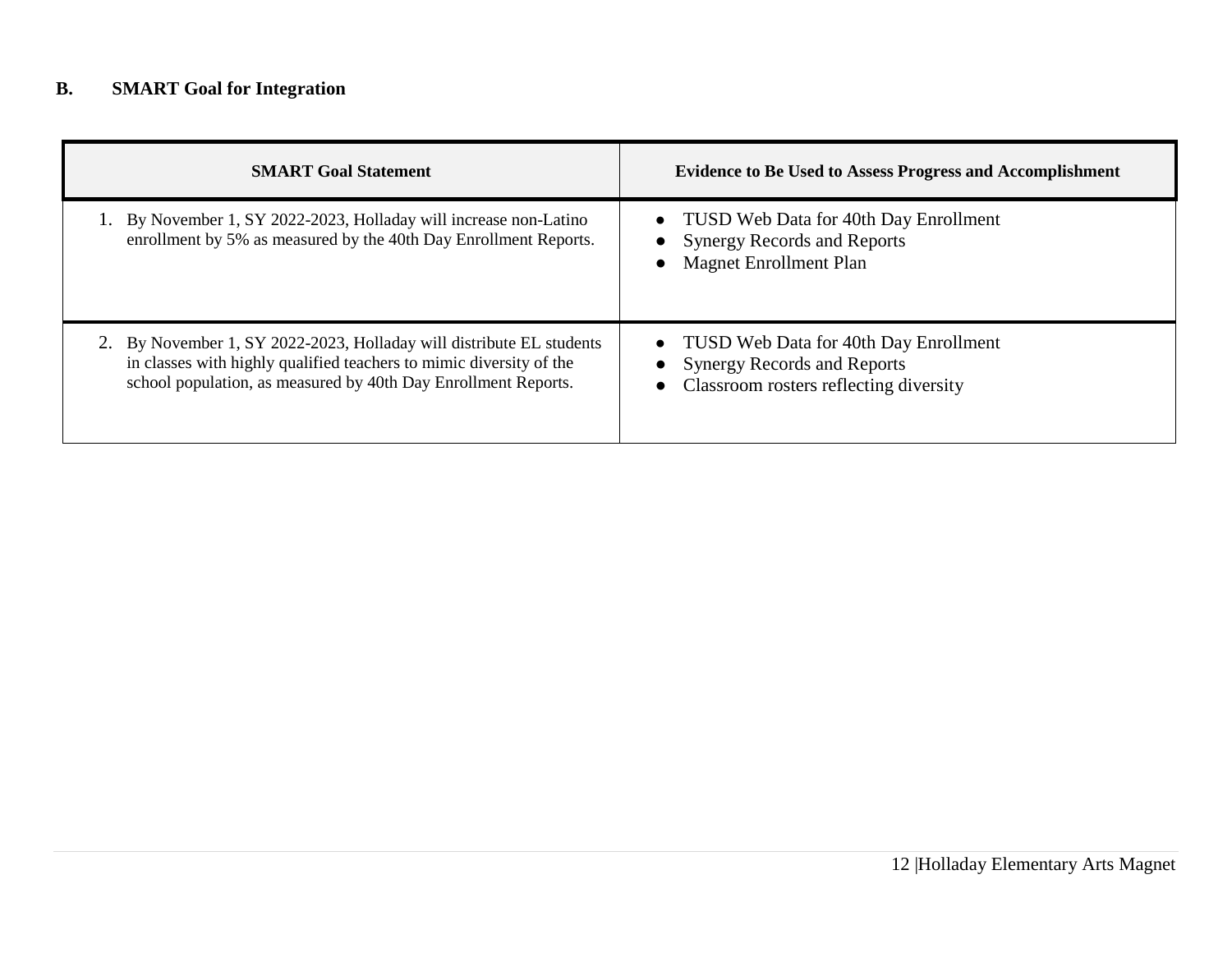|    | <b>Strategies that help Magnet School Achieve Integration SMART Goal</b> |                                                                                                                                                                                                                                                                                                                                                                                                                                                                                                                                             |  |  |  |  |
|----|--------------------------------------------------------------------------|---------------------------------------------------------------------------------------------------------------------------------------------------------------------------------------------------------------------------------------------------------------------------------------------------------------------------------------------------------------------------------------------------------------------------------------------------------------------------------------------------------------------------------------------|--|--|--|--|
|    | <b>Strategies</b>                                                        | <b>Strengths and Obstacles</b>                                                                                                                                                                                                                                                                                                                                                                                                                                                                                                              |  |  |  |  |
| 1. | Marking and Recruitment                                                  | <b>Supports:</b><br><b>District Recruitment Events</b><br><b>School Community Services (TUSD)</b><br>District Communication Department District Media Department<br>District Community Services Open Enrollment Lottery District<br><b>Transportation Department</b><br><b>District Preschools</b><br>District and Out-of-District Daycare and Preschool Maps<br><b>Constraints:</b><br>Access to non-district parent contact information for<br>communication.<br>Training related to targeted social media use<br>Content on social media |  |  |  |  |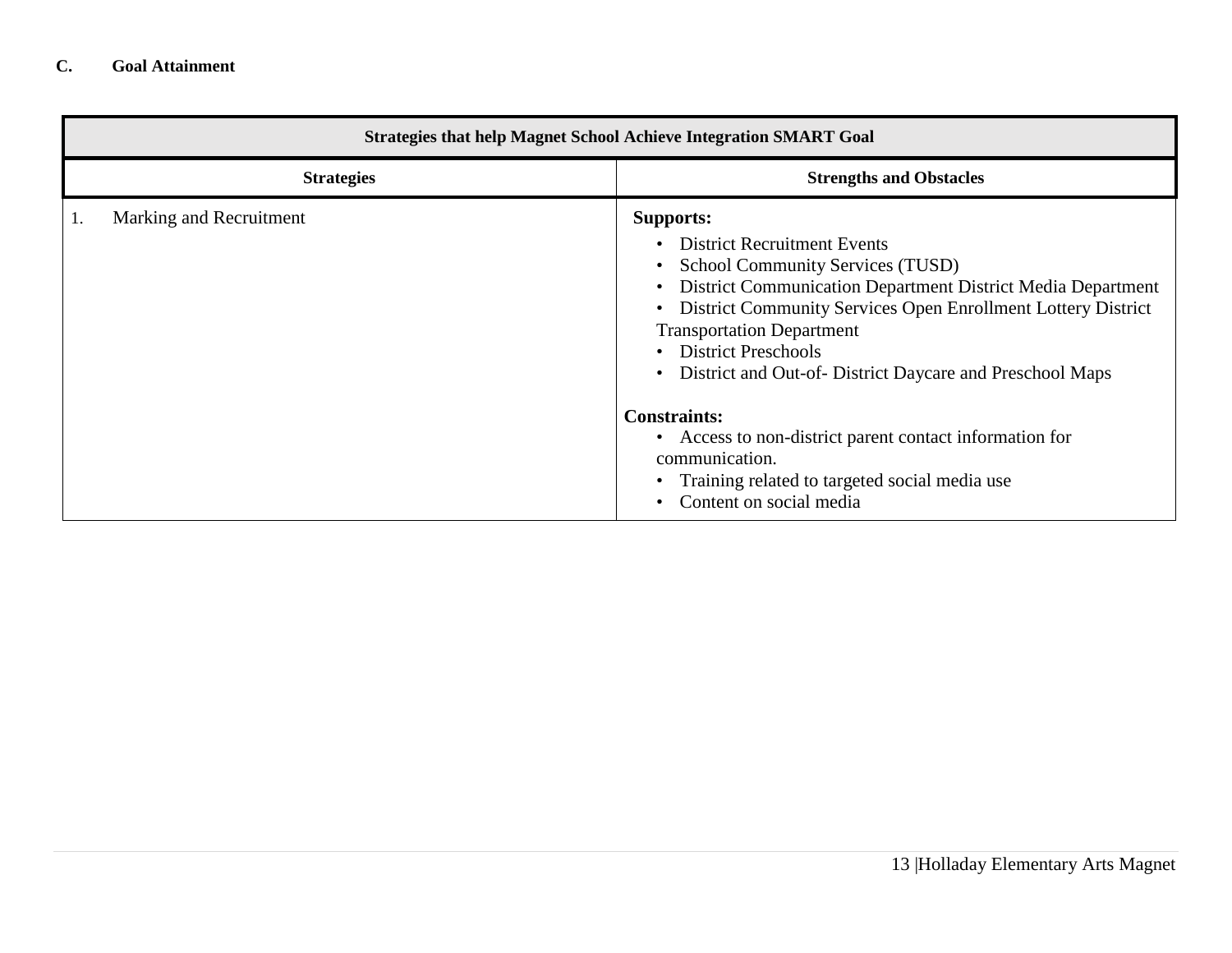| 2.<br>Increase Diversity and Equity | <b>Supports:</b>                                                                                                                                                                                                                                                                                                              |
|-------------------------------------|-------------------------------------------------------------------------------------------------------------------------------------------------------------------------------------------------------------------------------------------------------------------------------------------------------------------------------|
|                                     | Language Acquisition TWDL program model<br>$\bullet$<br>Diversity in student population<br>$\bullet$<br><b>Strong Professional Learning Community</b><br>$\bullet$<br><b>Summer Professional Development</b><br>Reimagining Integration: Diverse and Equitable Schools<br>$\bullet$<br>(RIDES) program for 5th Grade teachers |
|                                     | <b>Constraints:</b>                                                                                                                                                                                                                                                                                                           |
|                                     | Delayed data results<br>$\bullet$<br>Most English Learners (EL) are classified as Hispanic<br>$\bullet$<br>EL students clustered in one class per grade level<br>$\bullet$<br>Lack of highly qualified EL teachers<br>$\bullet$                                                                                               |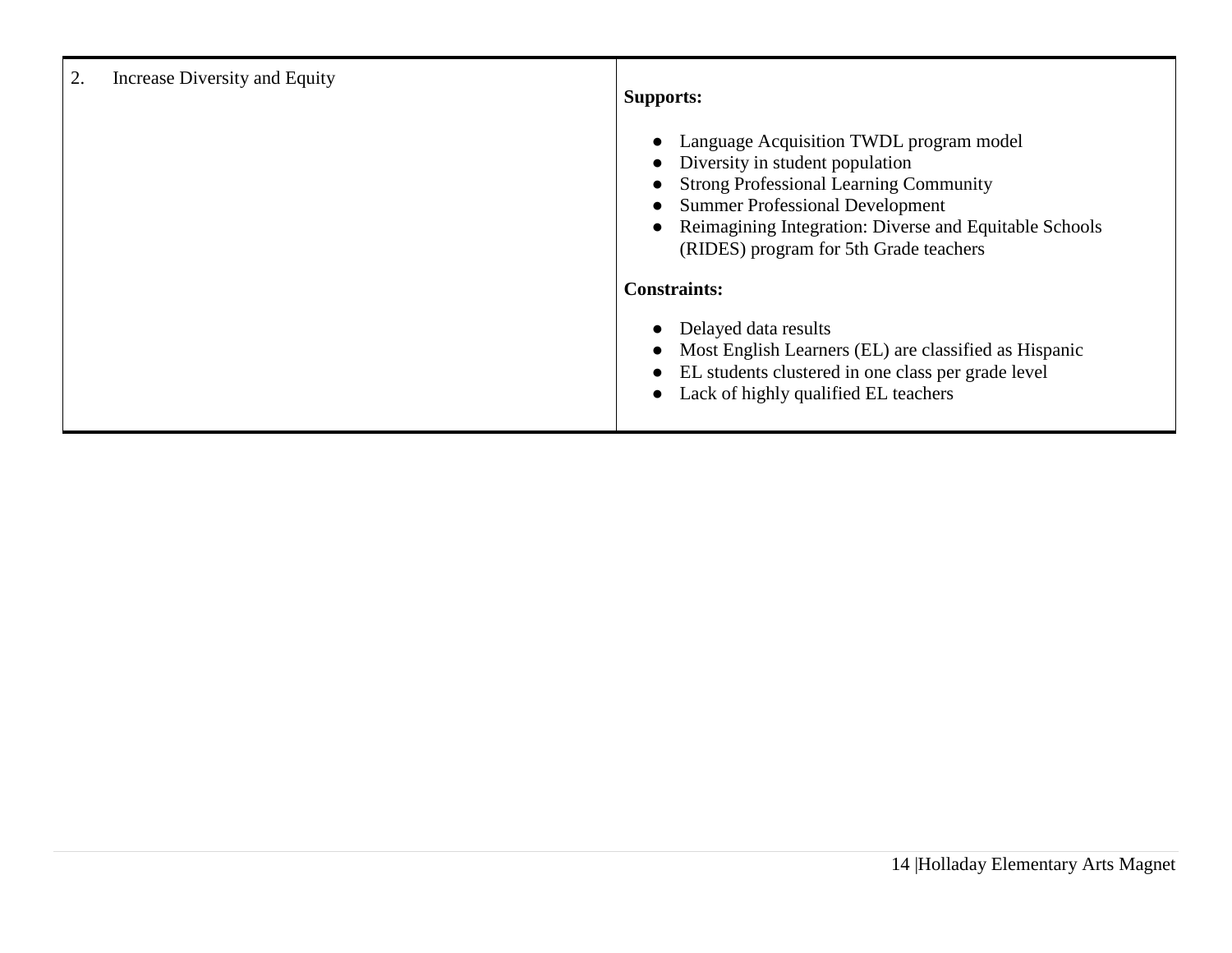| Action Steps to Implement, Monitor and Assess Improvement Strategies for Integration SMART Goal                                                                              |                                                                                  |                                        |                                                                                 |                                                                                                                                               |                                                                                                                                                                     |  |  |
|------------------------------------------------------------------------------------------------------------------------------------------------------------------------------|----------------------------------------------------------------------------------|----------------------------------------|---------------------------------------------------------------------------------|-----------------------------------------------------------------------------------------------------------------------------------------------|---------------------------------------------------------------------------------------------------------------------------------------------------------------------|--|--|
| <b>Strategy 1: Marking and Recruitment</b>                                                                                                                                   |                                                                                  |                                        |                                                                                 |                                                                                                                                               |                                                                                                                                                                     |  |  |
| <b>Action Steps to Implement Strategy</b>                                                                                                                                    | Person(s) to<br><b>Carry Out</b><br><b>Tasks</b>                                 | <b>Timeline/Target</b><br><b>Dates</b> | <b>Resources Needed</b>                                                         | <b>Monitoring</b>                                                                                                                             | <b>Evidence of</b><br><b>Assessment</b>                                                                                                                             |  |  |
| Attend TUSD marketing and<br>1.<br>recruitment activities and events.                                                                                                        | Magnet<br>Coordinator:<br>Principal                                              | Aug. 2022-<br>May 2023                 | District support &<br>funding<br>Family<br>Engagement<br>Sign-In Sheets         | Quarterly progress<br>monitoring report<br>to Magnet<br>Department.<br>Quarterly<br>enrollment reports.                                       | Calendar of district<br>and school events,<br>attendance<br>documentation and<br>agendas, meeting<br>notes, open house logs,<br>virtual and in-person<br>tour logs. |  |  |
| $\bullet$ 2.<br>Create two posts per week on<br>Facebook and Instagram highlighting:<br>Digital Creative Lab<br>Art experiences or field trips<br><b>Artist In Residence</b> | Magnet<br>Coordinator;<br>Principal                                              | Aug. 2022-<br>May 2023                 | Access to the site<br>Facebook page and<br>Instagram account                    | During quarterly<br>progress<br>monitoring reports<br>to the Magnet<br>Department,<br>include<br>information Social<br><b>Media Analytics</b> | Facebook analytic<br>reports<br>Instagram analytic<br>reports                                                                                                       |  |  |
| 3.<br>Monitor routinely open enrollment<br>applications with School<br><b>Community Services</b>                                                                             | Magnet<br>Coordinator;<br>Principal;<br>Office<br>Manager;<br>Attendance<br>Tech | Aug. 2022-<br>May 2023                 | Postcard mailings,<br>street banners,<br>school website,<br>social media boosts | Quarterly progress<br>monitoring report<br>to Magnet<br>Department.<br>Quarterly<br>enrollment reports.                                       | Excel document showing<br>trends                                                                                                                                    |  |  |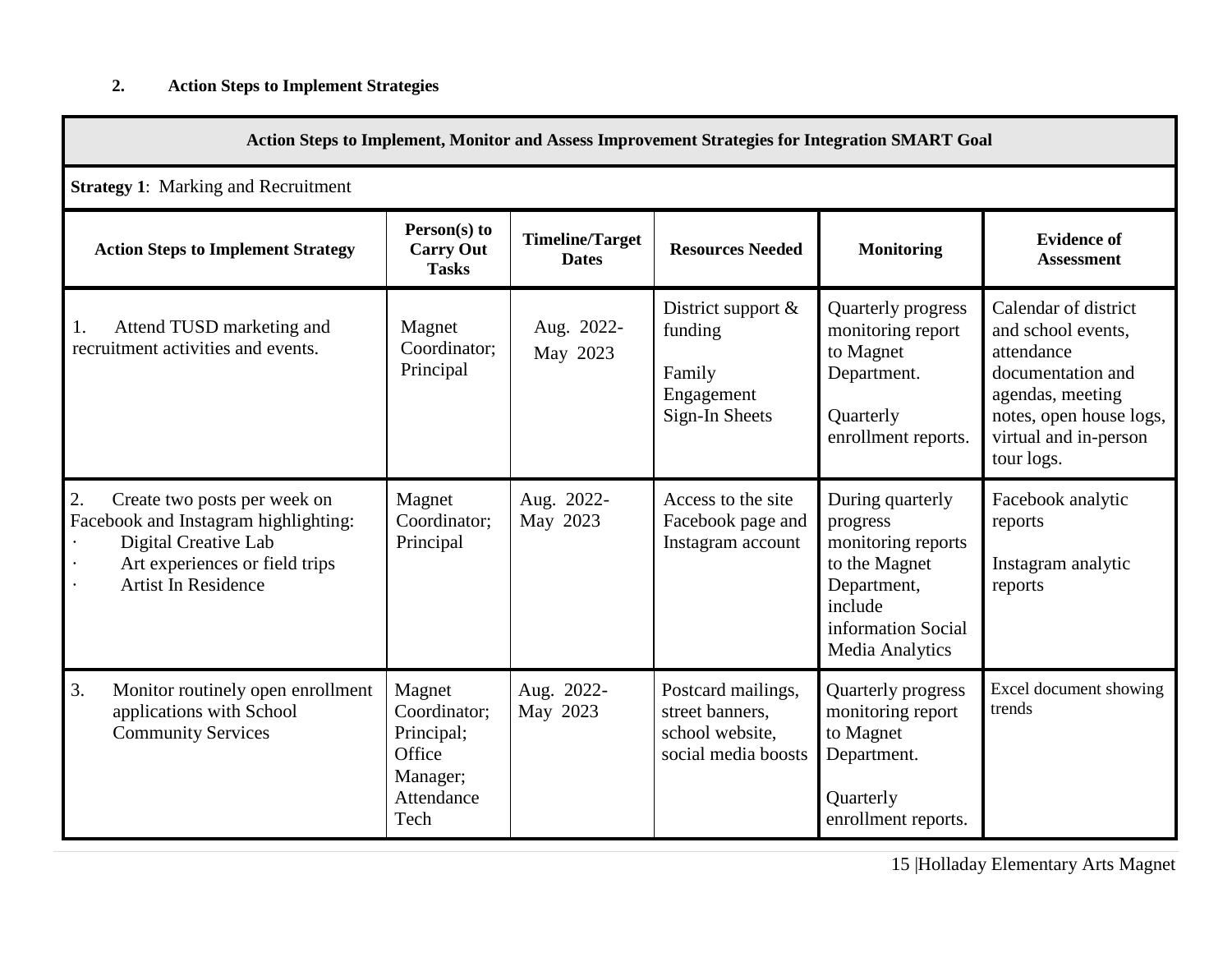|    |                                                                                 |                                                                                  |                        | Budget for<br>Facebook and<br>Instagram                |                                                                                                                                              |                   |
|----|---------------------------------------------------------------------------------|----------------------------------------------------------------------------------|------------------------|--------------------------------------------------------|----------------------------------------------------------------------------------------------------------------------------------------------|-------------------|
| 4. | Follow up with transportation<br>needs when students are placed at<br>Holladay, | Magnet<br>Coordinator;<br>Principal;<br>Office<br>Manager;<br>Attendance<br>Tech | Aug. 2022-<br>May 2023 | Transportation<br>applications and<br>route placements | Quarterly progress<br>monitoring reports<br>to Magnet<br>Department include<br>a communication<br>log for each<br>transportation<br>request. | Communication log |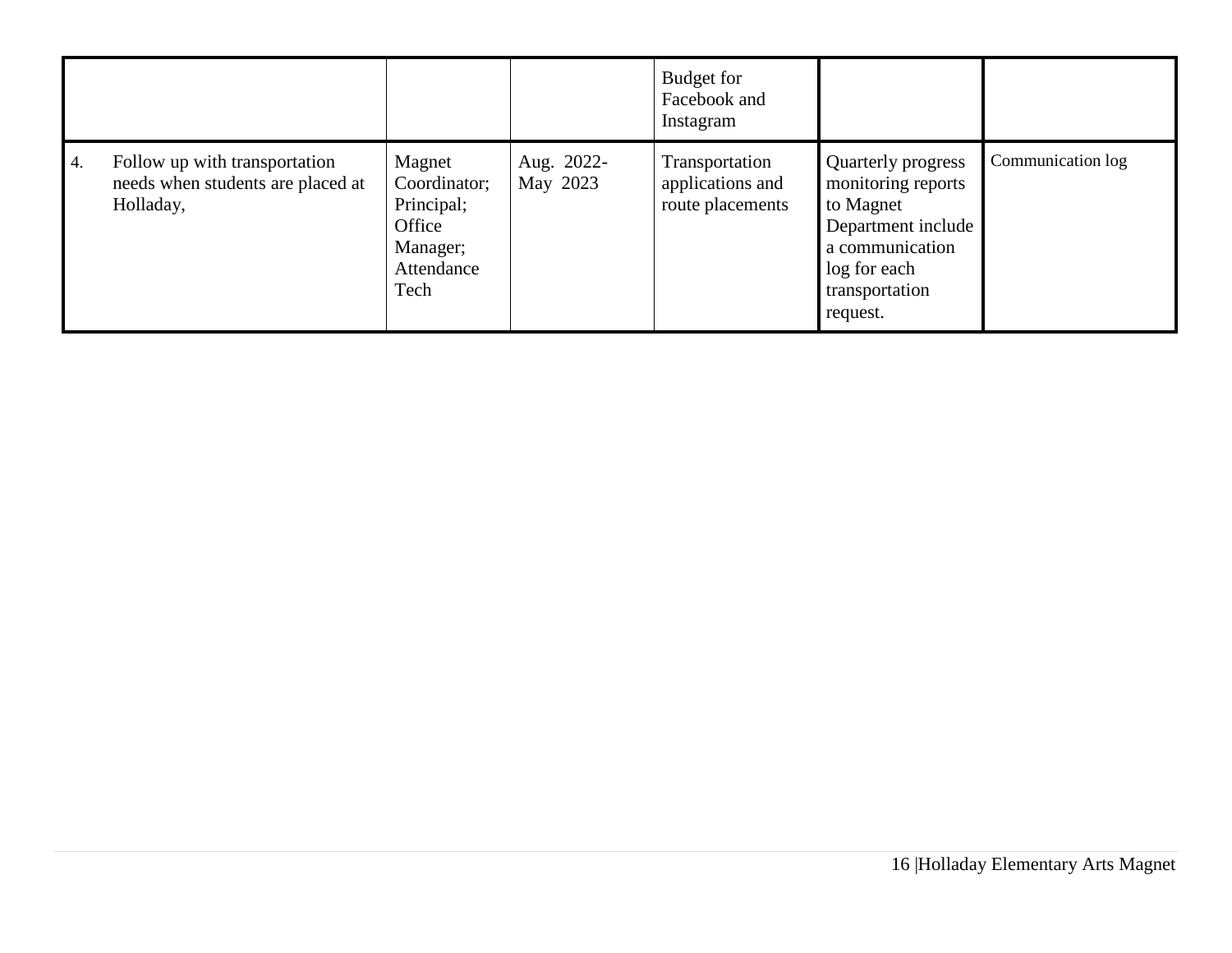| Action Steps to Implement, Implement, Monitor and Assess Improvement Strategies for Integration SMART Goal                                                                   |                                                                       |                                                                                                                        |                                                                                                                            |                                                                                                                             |                                                                                       |  |  |  |
|------------------------------------------------------------------------------------------------------------------------------------------------------------------------------|-----------------------------------------------------------------------|------------------------------------------------------------------------------------------------------------------------|----------------------------------------------------------------------------------------------------------------------------|-----------------------------------------------------------------------------------------------------------------------------|---------------------------------------------------------------------------------------|--|--|--|
| <b>Strategy 2:</b> Increase Diversity and Equity                                                                                                                             |                                                                       |                                                                                                                        |                                                                                                                            |                                                                                                                             |                                                                                       |  |  |  |
| <b>Action Steps to Implement Strategy</b>                                                                                                                                    | Person(s) to<br><b>Carry Out</b><br><b>Tasks</b>                      | <b>Timeline/Target</b><br><b>Dates</b>                                                                                 | <b>Resources Needed</b>                                                                                                    | <b>Monitoring</b>                                                                                                           | <b>Evidence of</b><br><b>Assessment</b>                                               |  |  |  |
| 1. Showcase Kinder Ready Camp arts<br>magnet theme and build a<br>relationship with potential students.                                                                      | <b>Magnet Site</b><br>Coordinator;<br>Summer<br>School<br>Coordinator | Marketing in<br>February 2023<br>Registration<br>from February<br>$2023 - May$<br>2023<br>Program runs in<br>June 2023 | Postcard mailings,<br>street banners.<br>school website,<br>social media boosts<br>budget for<br>Facebook and<br>Instagram | Full summer<br>registration of three<br>15 student classes.                                                                 | Add 15 students from<br>the program for the<br>next school year.                      |  |  |  |
| 2. Create an inventory of highly<br>qualified EL teachers to determine if<br>more EL classes can be offered at<br>each grade level or if combo classes<br>should be offered. | Principal                                                             | <b>July 2022</b>                                                                                                       | Certification and<br>qualifications of all<br>returning and newly<br>hired teachers                                        | Quarterly progress<br>monitoring report to<br><b>Magnet Department</b><br>which includes<br>diversity of each<br>classroom. | Class rosters which mirror<br>the diversity of the school                             |  |  |  |
| 3. Provide RIDES professional<br>development on at least 4<br>Wednesdays                                                                                                     | Principal;<br><b>RIDES</b><br>Teachers                                | Aug. 2022-<br>May 2023                                                                                                 | Develop survey to<br>support RIDES                                                                                         | Pre and post survey<br>on school ethos<br>and belonging                                                                     | Results of survey and<br>comparison of change<br>from beginning of year<br>to the end |  |  |  |
| 4. Meet with certified staff in post-<br>contract professional learning<br>opportunities to analyze student<br>data and diversify classrooms.                                | Principal;<br><b>Teachers</b>                                         | April 2023                                                                                                             | Student data<br>School ethnicity<br>report                                                                                 | PLC notes                                                                                                                   | Class rosters which<br>mirror the diversity of<br>the school                          |  |  |  |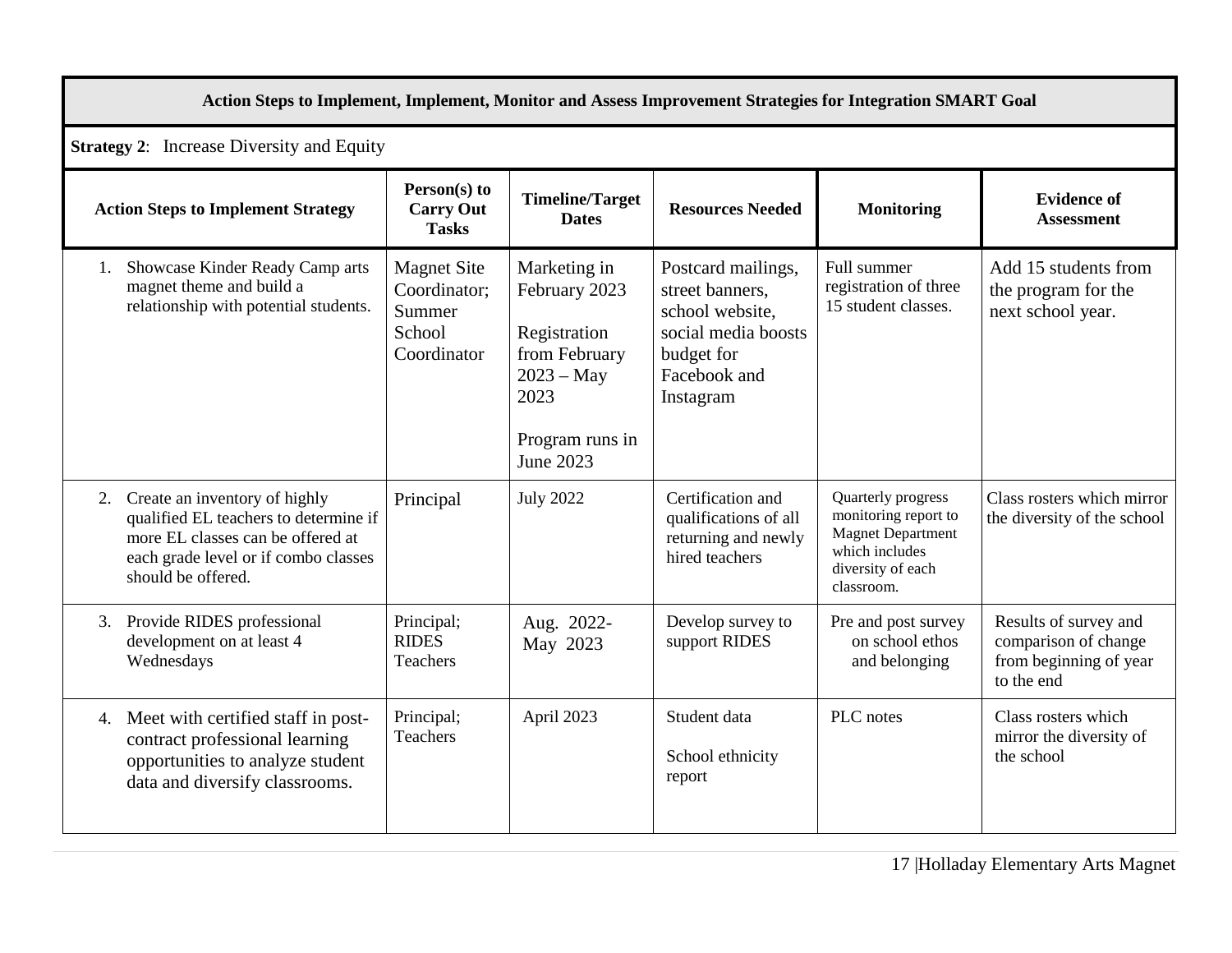#### **IV. Overall Student Achievement**

## **A Gaps in Student Achievement**

#### **Interpretive Summary of Overall Student Achievement Data (see page 4-5).**

There are multiple data points and key information to support the site academic gap analysis. This information will help to identify needs to more effectively ensure overall academic proficiency. This includes the following:

- $3<sup>rd</sup>$  Grade achievement in ELA 66%
- $4<sup>th</sup>$  Grade achievement in ELA 27%
- $5<sup>th</sup>$  Grade achievement in ELA 21%
- $3<sup>rd</sup>$  Grade achievement in Mathematics  $-48%$
- $\bullet$  4<sup>th</sup> Grade achievement in Mathematics 27%
- $5<sup>th</sup>$  Grade achievement in Mathematics 27%

Based on this data set, the most significant needs lie in the following areas:  $4*$  and  $5<sup>th</sup>$  grade ELA/Math. \*Note that this data set is from the AZ Merit in SY 18-19. Goals and root cause anlaysis will be taken from this information, as AZM2 data (State Standardized Test that Replaced AZ Merit) was not a valid assessment, as many students were not assessed due to the global pandemic that caused COVID-19.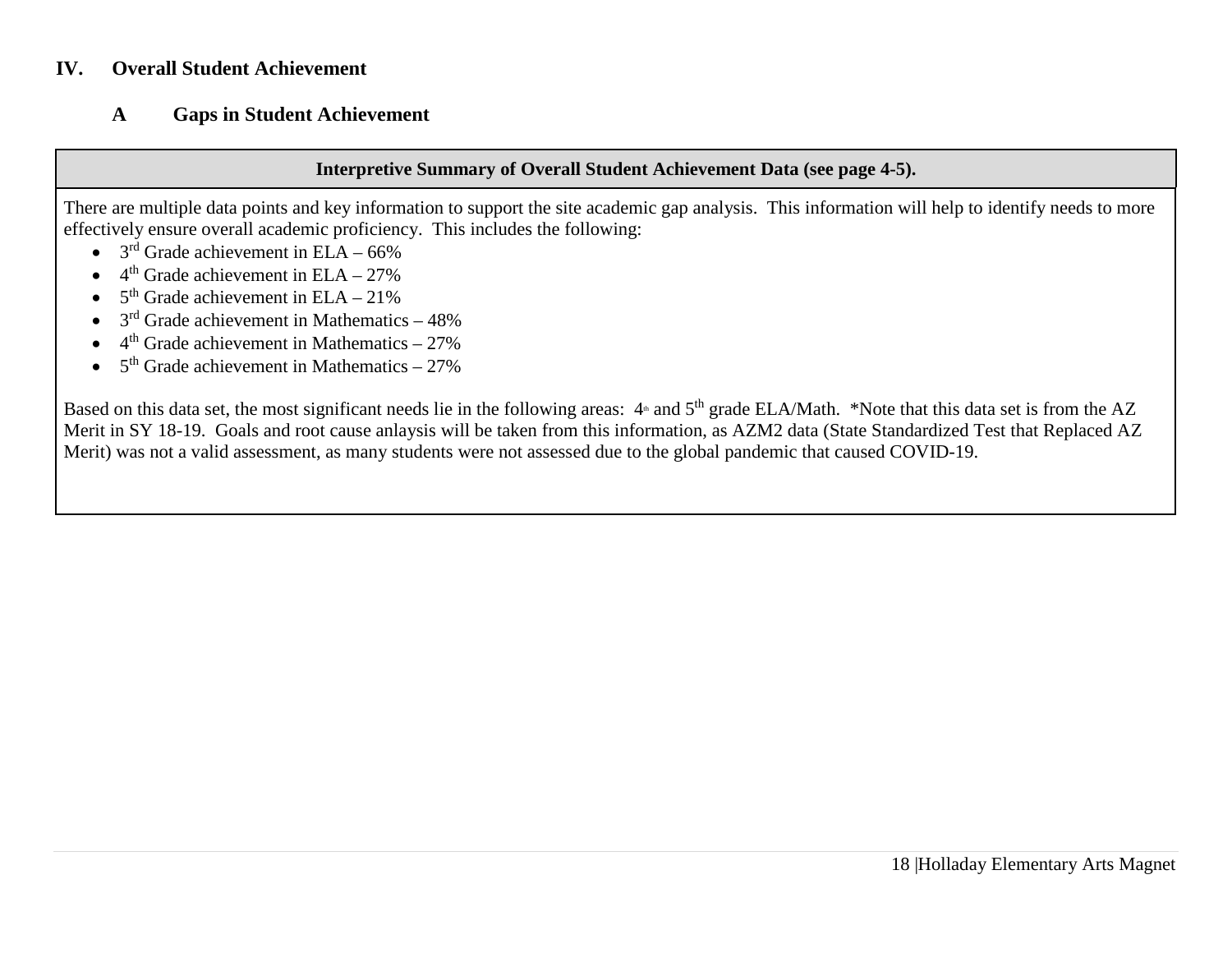| <b>Root Cause Analysis</b>                                         |                                                                                                    |                                                                                                                                                   |  |  |  |  |  |
|--------------------------------------------------------------------|----------------------------------------------------------------------------------------------------|---------------------------------------------------------------------------------------------------------------------------------------------------|--|--|--|--|--|
| <b>Top Three Causes of these Gaps</b>                              | <b>Surface Causes</b>                                                                              | <b>Deep Causes</b>                                                                                                                                |  |  |  |  |  |
| 1. Instructional effectiveness at the fourth-<br>grade level       | 1. Ongoing instructional observations that<br>are targeted to 4 <sup>th</sup> grade                | 1. Time to support ongoing job embedded<br>coaching that supports evidenced based<br>instructional practice in $4th$ grade.                       |  |  |  |  |  |
| 2. Instructional effectiveness in ELA at<br>the fifth-grade level. | 2. Ongoing instructional observations that<br>are targeted to 5 <sup>th</sup> grade guided reading | 2. Time to support ongoing job embedded<br>coaching that supports evidenced based<br>instructional practice in fifth grade.                       |  |  |  |  |  |
| 3. Effective RTI structures to support<br>academic performance     | 3. No after school program or<br>interventionists on staff                                         | 3. Need to acquire more reading and math<br>interventionists; establish an after<br>school program to provide targeted and<br>enrichment support. |  |  |  |  |  |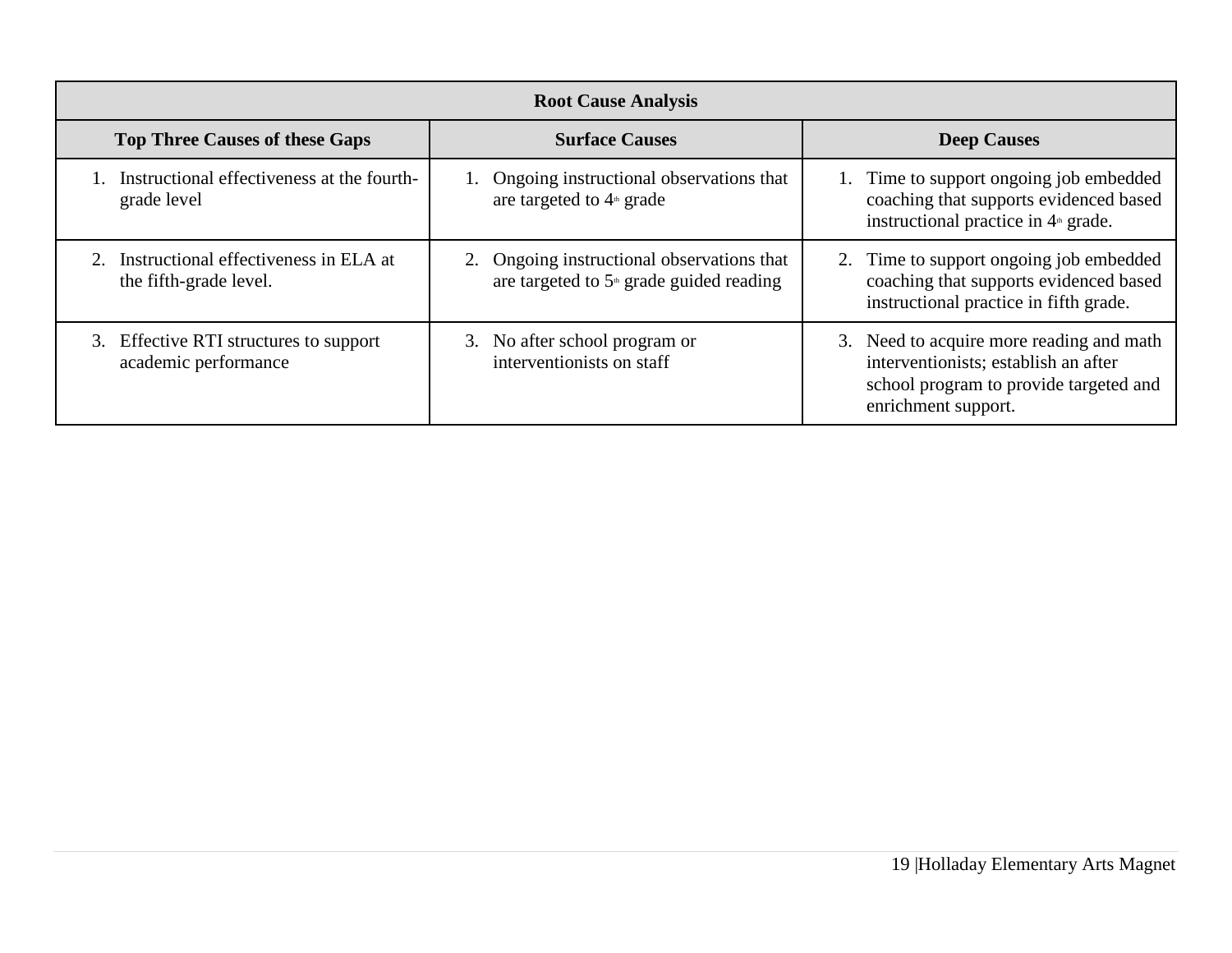# **B. SMART Goals for Overall Student Achievement**

|    | <b>SMART Goal Statements</b>                                                                                                                                                                                                                                                                                                                                     | <b>Evidence to Be Used to Assess Progress and Accomplishment</b> |
|----|------------------------------------------------------------------------------------------------------------------------------------------------------------------------------------------------------------------------------------------------------------------------------------------------------------------------------------------------------------------|------------------------------------------------------------------|
| 2. | 1. By June 2023, $4*$ grade student achievement will increase<br>5.0% in ELA, moving from 28% proficiency in 2019 to a<br>proficiency rate of 33%, as measured by AASA results.<br>By June 2023, $5th$ grade student achievement will increase<br>3.0% in ELA, moving from 30% proficiency in 2019 to a<br>proficiency rate of 33%, as measured by AASA results. | AASA scores for 2022-2023 school year.                           |
|    | By June 2023, $4th$ grade student achievement will increase<br>5.0% in Math, moving from 29% proficiency in 2019 to a<br>proficiency rate of 34%, as measured by AASA results.                                                                                                                                                                                   |                                                                  |
| 2  | By June 2023, $5th$ grade student achievement will increase<br>3.0% in ELA, moving from 52% proficiency in 2019 to a<br>proficiency rate of 57%, as measured by AASA results.                                                                                                                                                                                    |                                                                  |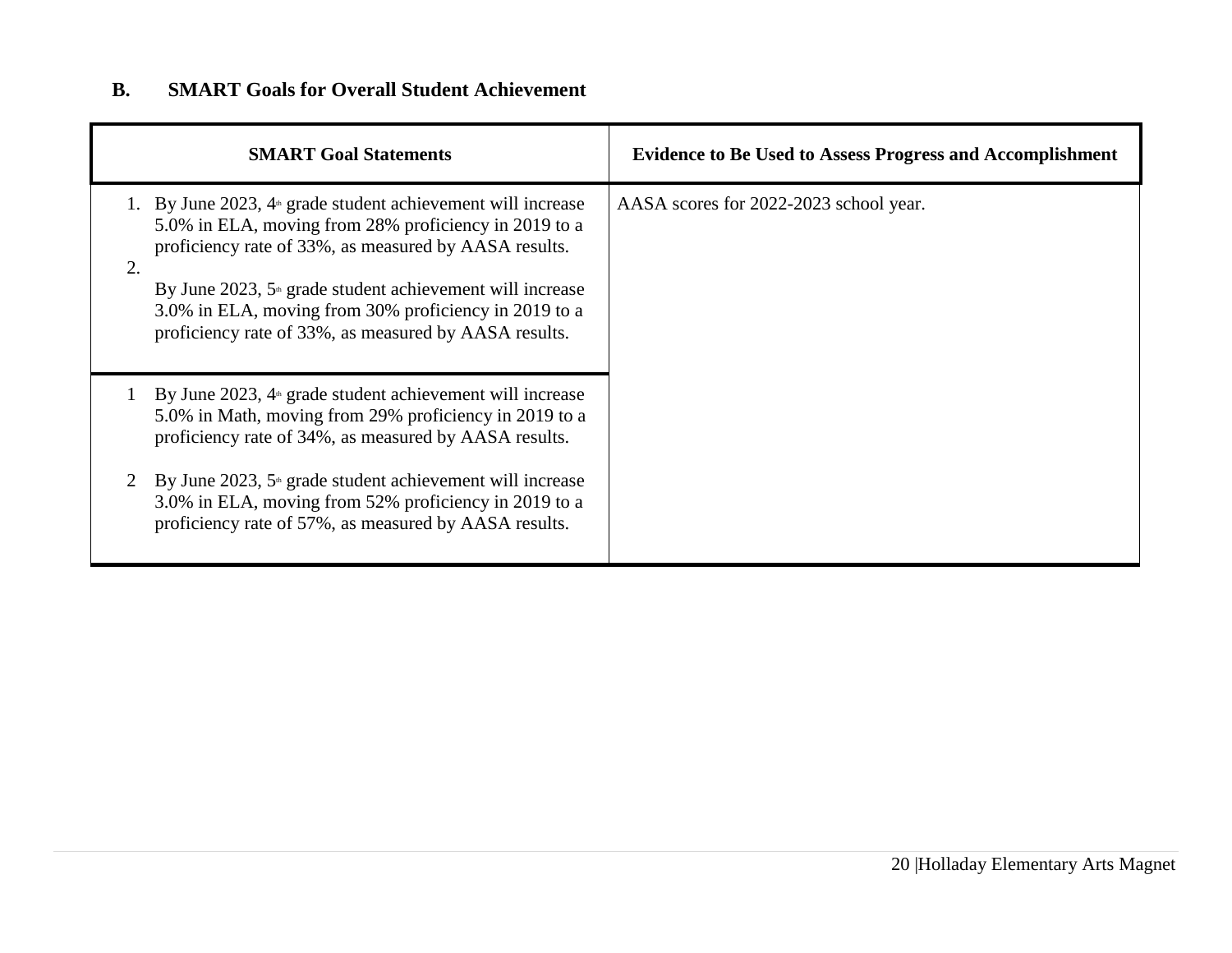# **C. Goal Attainment**

**1. Strategies to Achieve SMART Goals.**

| <b>Strategies to Achieve SMART Goals for Overall Student Achievement</b>                                                                                     |                                                                                                                                                                                                                                                                                                                    |  |  |  |  |
|--------------------------------------------------------------------------------------------------------------------------------------------------------------|--------------------------------------------------------------------------------------------------------------------------------------------------------------------------------------------------------------------------------------------------------------------------------------------------------------------|--|--|--|--|
| <b>Strategies</b>                                                                                                                                            | <b>Strengths and Obstacles</b>                                                                                                                                                                                                                                                                                     |  |  |  |  |
| Provide job-embedded coaching related to theme<br>integration and curriculum fidelity that supports Tier I<br>instruction resulting in closed academic gaps. | <b>Supports:</b> Magnet Schools of America Pillar 2: Innovative and<br><b>Curriculum and Professional Development</b><br><b>Constraints:</b> New staff require coaching and professional learning<br>opportunities to catch up on arts magnet theme and Holladay's<br>triangulated approach to student achievement |  |  |  |  |
| 2. Provide professional development related to evidenced<br>based instructional strategies that support academic<br>performance.                             | <b>Supports:</b> Magnet Schools of America Pillar 2: Innovative and<br><b>Curriculum and Professional Development</b><br><b>Constraints:</b> Professional Development (PD) meets once a week,<br>1.5 hours to meet is not long enough, and rotating topics are<br>challenging to schedule                          |  |  |  |  |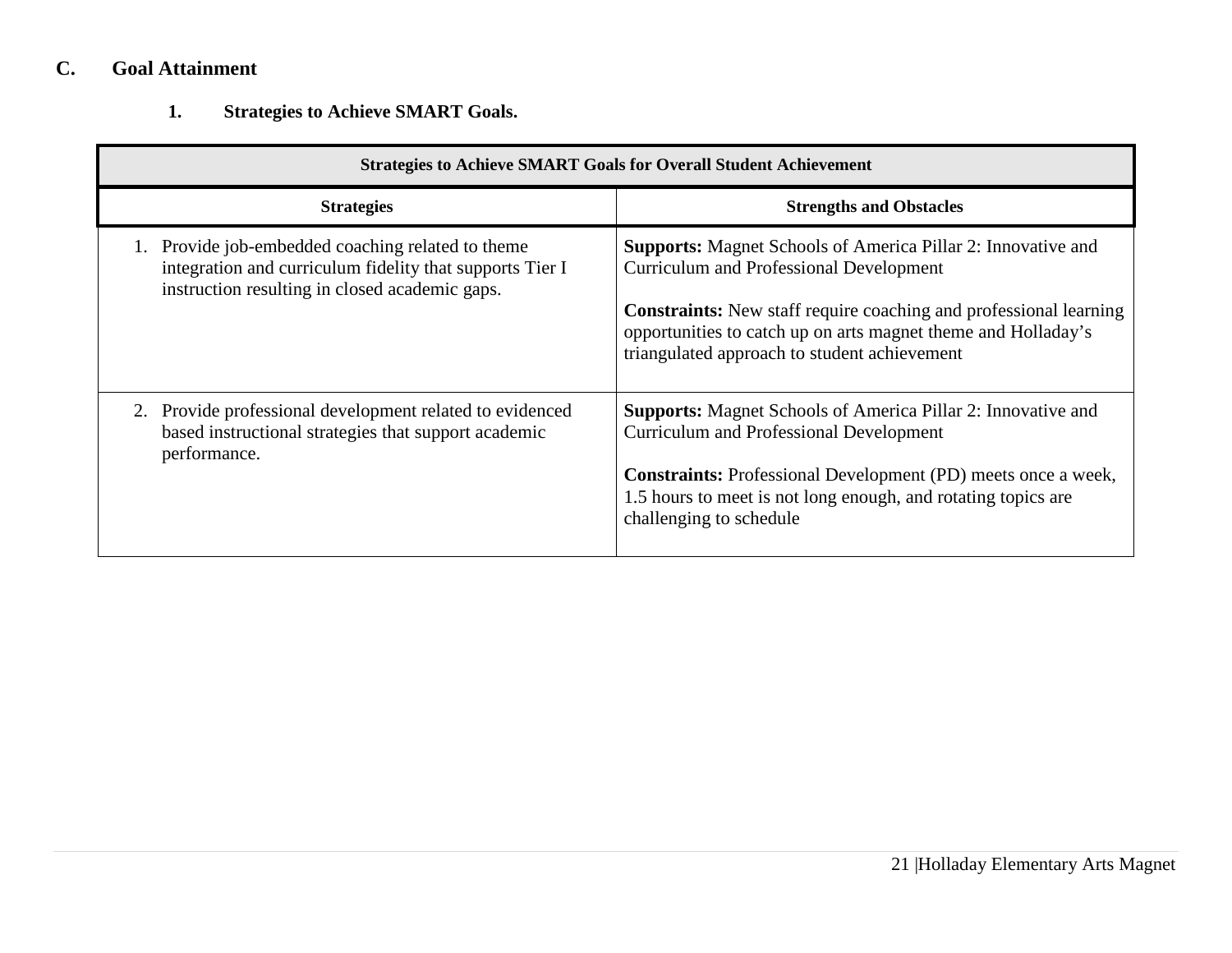| 3. Create family and community partnerships that support<br>academic performance. | <b>Supports:</b> Magnet Schools of America Pillar 5's Standard 9:<br>Community Engagement and Partnerships and Standard 10:<br>Family Engagement and Communication |
|-----------------------------------------------------------------------------------|--------------------------------------------------------------------------------------------------------------------------------------------------------------------|
|-----------------------------------------------------------------------------------|--------------------------------------------------------------------------------------------------------------------------------------------------------------------|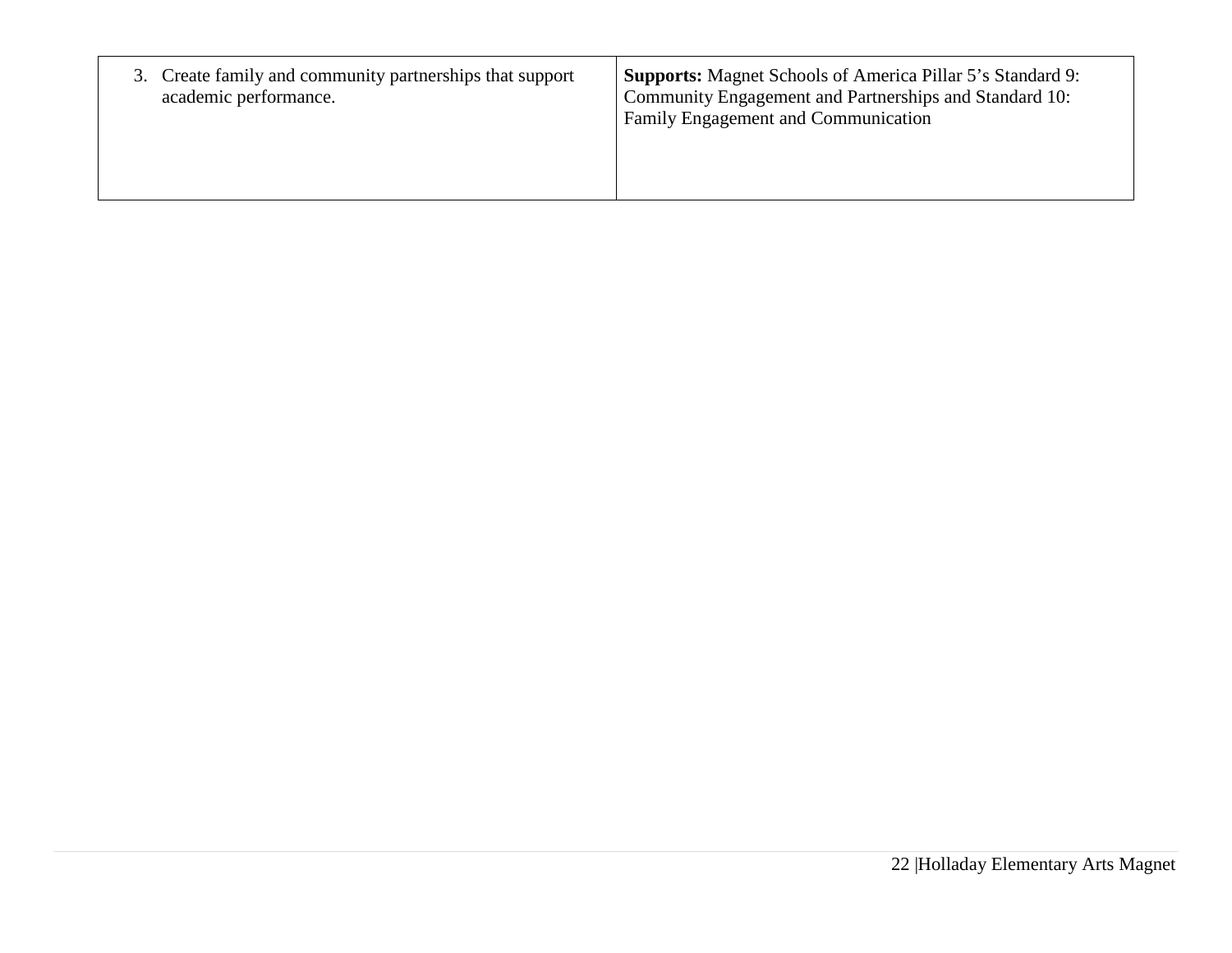# **2. Action Steps to Implement Strategies.**

|    | Action Steps to Implement, Monitor and Assess Strategies to Achieve SMART Goals for Overall Student Achievement: Strategy 1                                                                                                        |                                                 |                        |                                                              |                                                                                 |                                                                                   |  |  |
|----|------------------------------------------------------------------------------------------------------------------------------------------------------------------------------------------------------------------------------------|-------------------------------------------------|------------------------|--------------------------------------------------------------|---------------------------------------------------------------------------------|-----------------------------------------------------------------------------------|--|--|
|    | <b>Strategy 1:</b> Job embedded coaching related to theme integration and curriculum fidelity that supports Tier I instruction resulting in<br>closed academic gaps.                                                               |                                                 |                        |                                                              |                                                                                 |                                                                                   |  |  |
|    | Person(s) to<br><b>Timeline/Target</b><br><b>Evidence</b> of<br><b>Resources Needed</b><br><b>Action Steps to Implement Strategy</b><br><b>Carry Out</b><br><b>Monitoring</b><br><b>Dates</b><br><b>Assessment</b><br><b>Tasks</b> |                                                 |                        |                                                              |                                                                                 |                                                                                   |  |  |
|    | Observe daily instruction with job-<br>embedded coaching ensuring fidelity<br>to magnet theme.                                                                                                                                     | Principal;<br>Curriculum<br>Service<br>Provider | Aug. 2022- May<br>2023 | Teaching<br>Assistants<br>Instructional<br>protocol adoption | Observation data                                                                | Formative<br>assessments;<br>benchmark<br>assessments; end of<br>year evaluations |  |  |
| 2. | Create a crosswalk of state<br>standards with to national art<br>standards to ensure theme.<br>integration fidelity.                                                                                                               | Principal;<br>Curriculum<br>Service<br>Provider | Weekly                 | Instructional<br>protocol                                    | Formative assessments<br>and benchmark<br>assessments related to<br>ELA and SLA | Teacher-provided<br>ongoing formative<br>data                                     |  |  |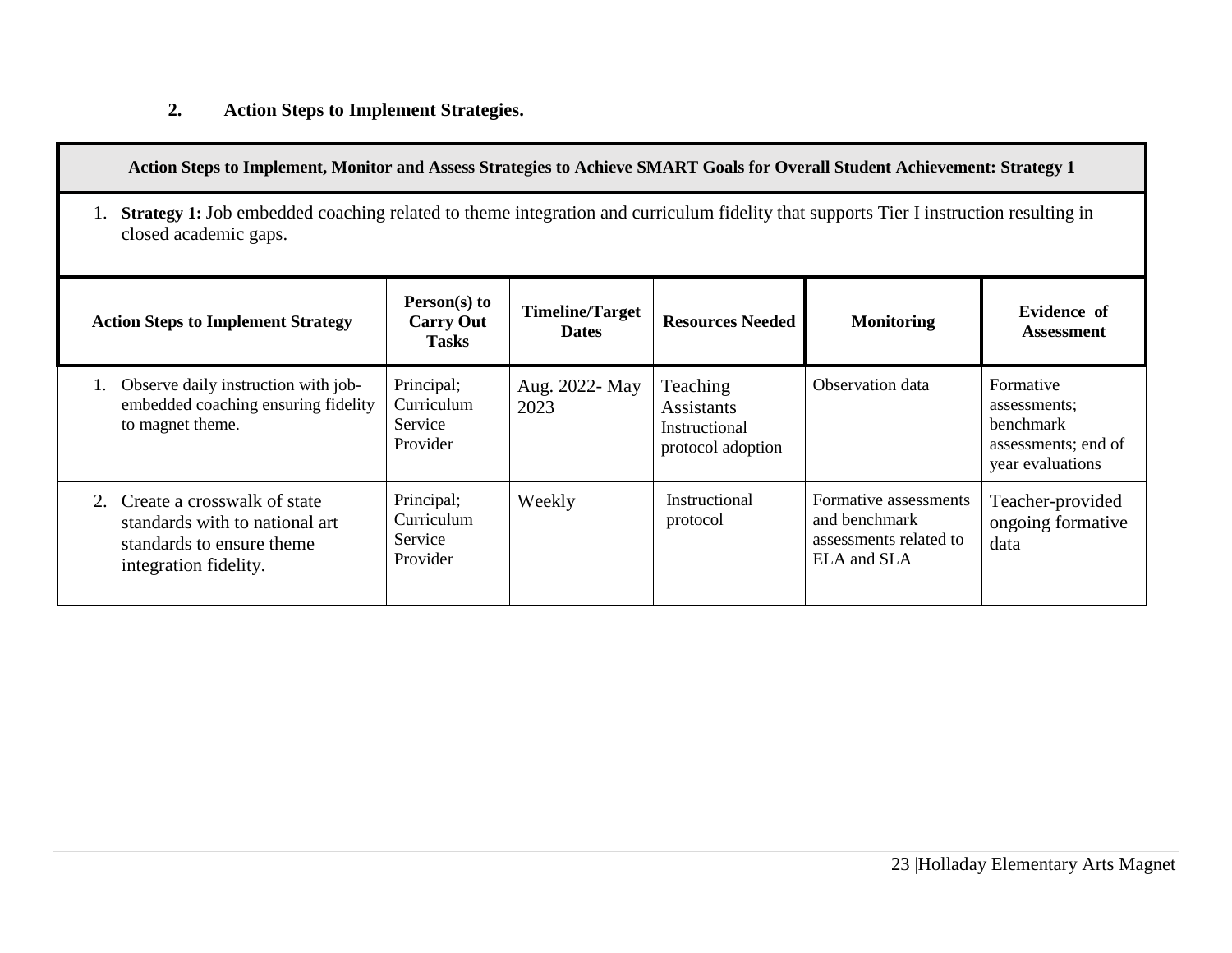| Action Steps to Implement, Monitor and Assess Strategies to Achieve SMART Goals for Overall Student Achievement: Strategy 2                                                                                                                                     |                                                                                                            |                                        |                                   |                                          |                                                                |  |  |
|-----------------------------------------------------------------------------------------------------------------------------------------------------------------------------------------------------------------------------------------------------------------|------------------------------------------------------------------------------------------------------------|----------------------------------------|-----------------------------------|------------------------------------------|----------------------------------------------------------------|--|--|
| Strategy 2: Professional development related to evidenced based instructional strategies that support academic performance.                                                                                                                                     |                                                                                                            |                                        |                                   |                                          |                                                                |  |  |
| <b>Action Steps to Implement Strategy</b>                                                                                                                                                                                                                       | Person(s) to<br><b>Carry Out</b><br><b>Tasks</b>                                                           | <b>Timeline/Target</b><br><b>Dates</b> | <b>Resources Needed</b>           | <b>Monitoring</b>                        | <b>Evidence of</b><br><b>Assessment</b>                        |  |  |
| Develop professional<br>1.<br>development calendar based on<br>its arts magnet theme.                                                                                                                                                                           | Principal<br>Curriculum<br>Service<br>Provider<br>Instructional<br>Data and<br>Intervention<br>Coordinator | Aug. 2022- May<br>2023                 | Professional<br>development funds | CFA data                                 | Instructional<br>observation logs;<br>formative assessment     |  |  |
| 2. Use full-time school counselor to<br>provide Professional<br>Development related to Social<br>and Emotional Learning (SEL)<br>learning opportunities for<br>students, in order to provide a<br>learning space where students can<br>take intellectual risks. | Principal<br>Curriculum<br>Service<br>Provider<br>Instructional<br>Data and<br>Intervention<br>Coordinator | Aug. 2022- May<br>2023                 | Funding for school<br>counselor   | Discipline data and<br>intervention logs | Instructional<br>observation logs<br>(classroom<br>management) |  |  |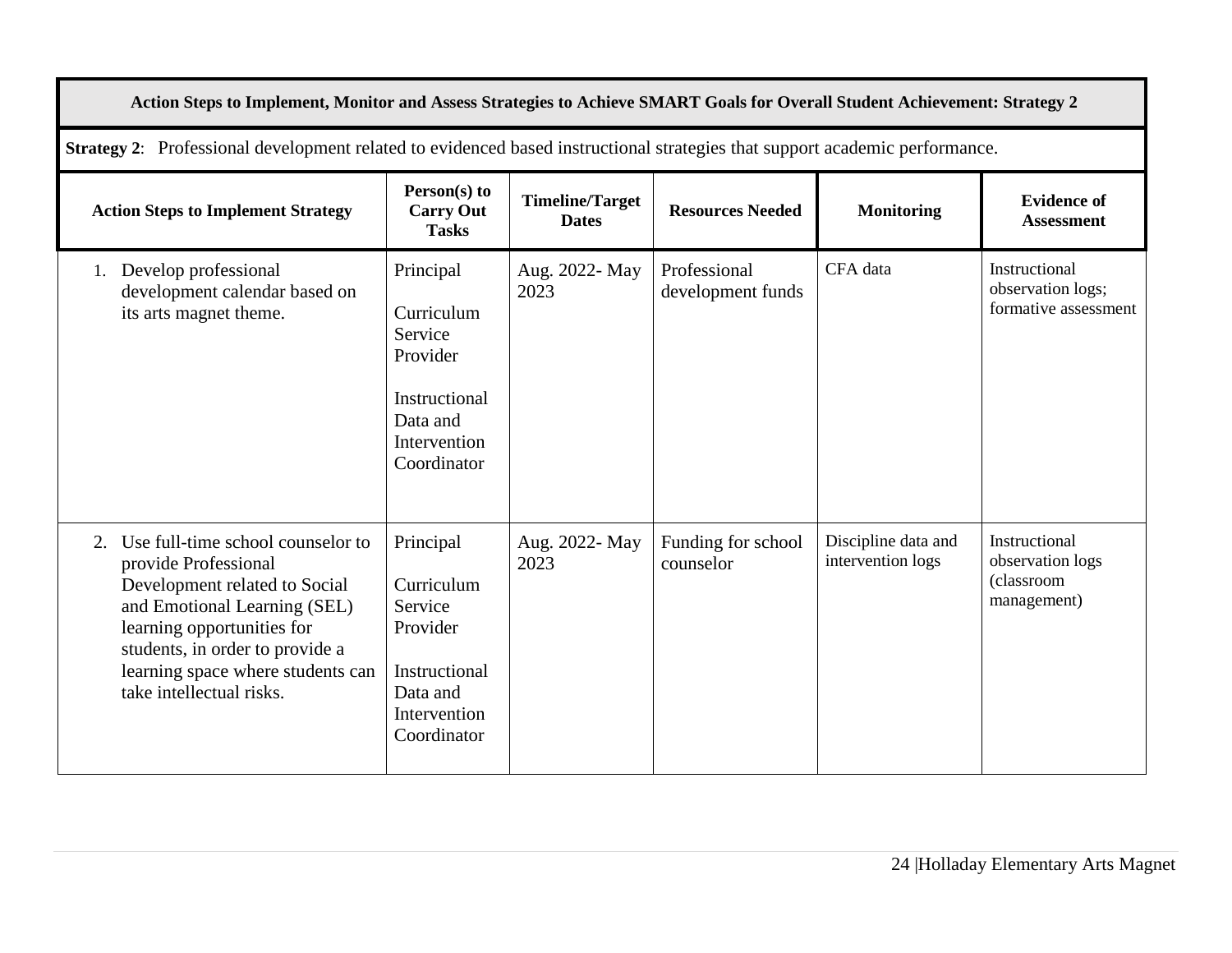| Action Steps to Implement, Monitor and Assess Strategies to Achieve SMART Goals for Overall Student Achievement: Strategy 3                                                                                                                                              |                                                  |                                                                 |                 |                                                                      |                                       |  |  |  |
|--------------------------------------------------------------------------------------------------------------------------------------------------------------------------------------------------------------------------------------------------------------------------|--------------------------------------------------|-----------------------------------------------------------------|-----------------|----------------------------------------------------------------------|---------------------------------------|--|--|--|
| <b>Strategy 3:</b> Family and community partnerships that support academic performance.<br>1.                                                                                                                                                                            |                                                  |                                                                 |                 |                                                                      |                                       |  |  |  |
| Person(s) to<br><b>Timeline/Target</b><br><b>Evidence of</b><br><b>Resources Needed</b><br><b>Carry Out</b><br><b>Monitoring</b><br><b>Action Steps to Implement Strategy</b><br><b>Dates</b><br><b>Assessment</b><br><b>Tasks</b>                                       |                                                  |                                                                 |                 |                                                                      |                                       |  |  |  |
| <b>Implement Artist In Residence</b><br>(AIR) program that welcomes<br>local and national artists to help<br>implement the art magnet theme<br>and support Holladay's PBIS<br>practices. The AIR program<br>offers experiential learning that<br>are career related.     | Principal<br><b>AIR</b> Program<br>Designee      | Arts will be<br>scheduled in<br>August 2022 and<br>January 2023 | Funding artists | Artist In Residence<br>calendars.                                    | <b>Artist in Residence</b><br>sign in |  |  |  |
| Include an after-school program<br>2.<br>partnership with Tucson Youth<br>Music Center that supports the art<br>magnet theme. The after-school<br>program uses local music teachers<br>that offer students free music<br>lessons and provide free<br>instrument rentals. | Principal<br>After school<br>program<br>designee | August 2023                                                     | Classroom       | Facebook and<br>Instagram,<br>Holladay website,<br>open houses, etc. | Sign in logs                          |  |  |  |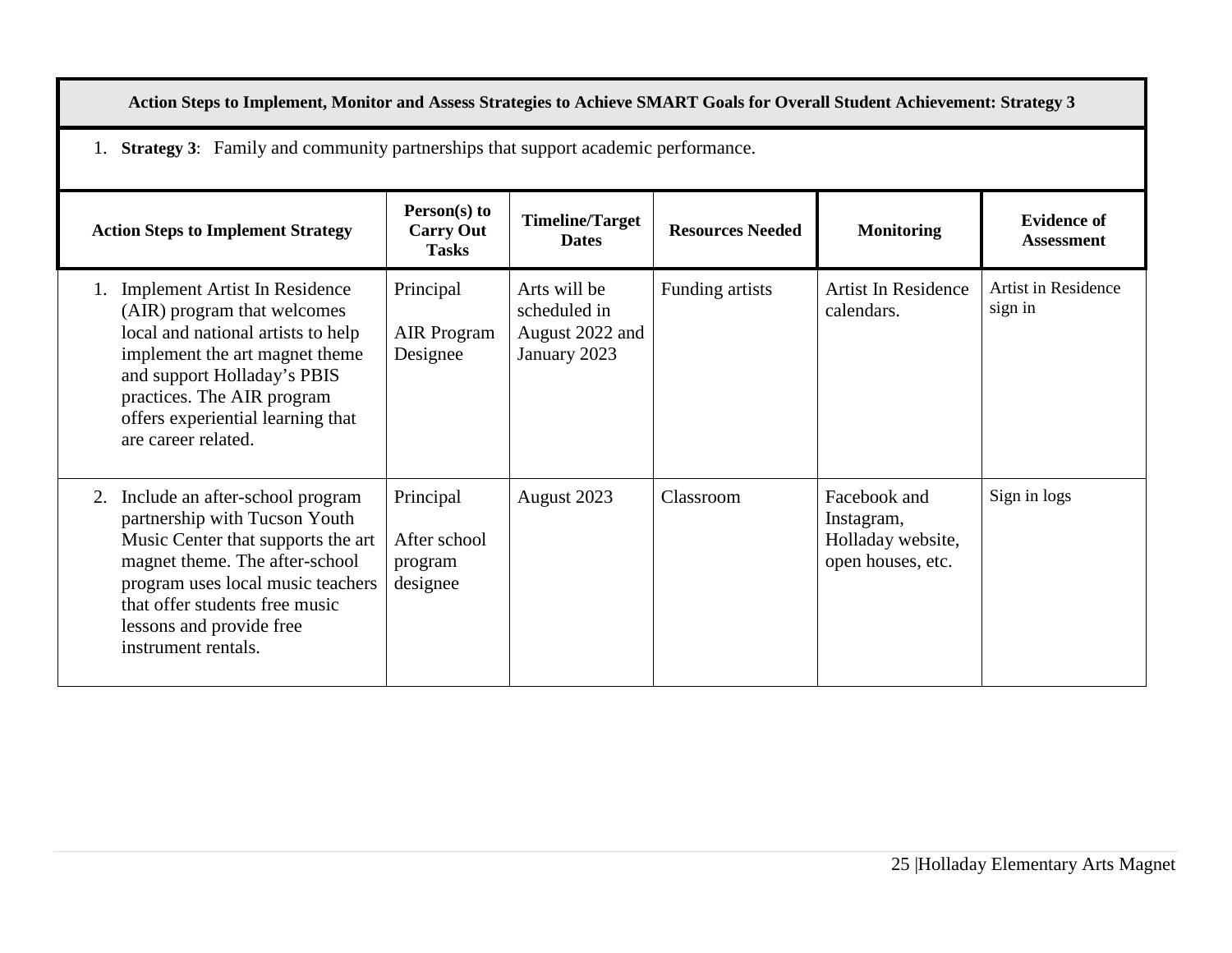| 3. Partner with the University of<br>Arizona's Women In STEM | Principal    | August 2023 | Classroom | Facebook and<br>Instagram, | Sign in logs |
|--------------------------------------------------------------|--------------|-------------|-----------|----------------------------|--------------|
| (Science, Technology,                                        | After school |             |           | Holladay website,          |              |
| Engineering, and Mathematics) to                             | program      |             |           | open houses, etc.          |              |
| support the art magnet theme and                             | designee     |             |           |                            |              |
| student academic performance for                             |              |             |           |                            |              |
| African American and Latino                                  |              |             |           |                            |              |
| students. These students                                     |              |             |           |                            |              |
| participate in experiential learning                         |              |             |           |                            |              |
| with art enhanced lessons.                                   |              |             |           |                            |              |
| Students benefit from career-                                |              |             |           |                            |              |
| related experiences.                                         |              |             |           |                            |              |
|                                                              |              |             |           |                            |              |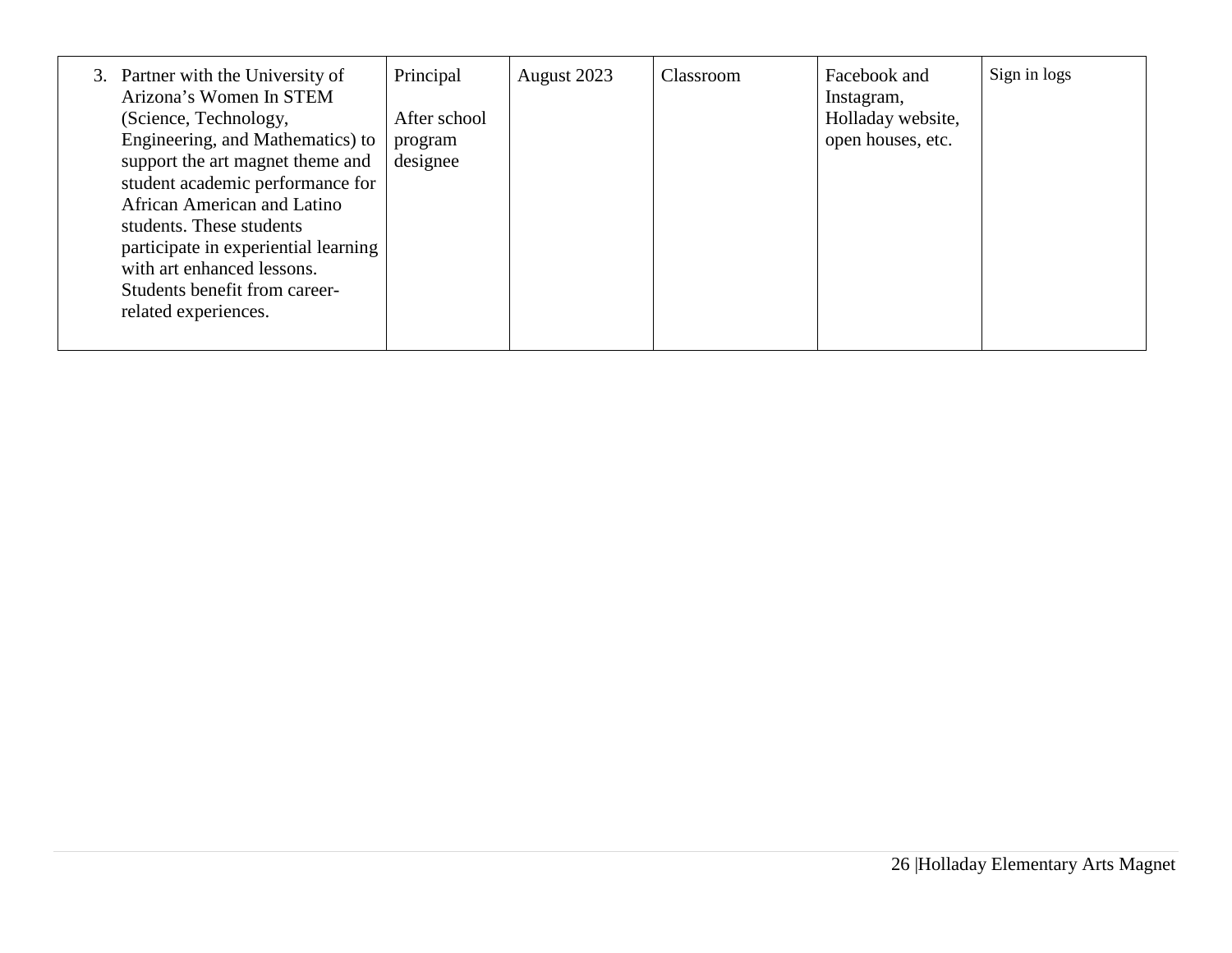### **V. Academic Performance for African American and Latino Students**

# **A. Gaps in USP Subgroups Performance (African American and Latino)**

#### **Interpretive Summary - Academic Performance for African American and Latino Students (see data Pages 4-5).**

There are multiple data points and key information to support the site academic gap analysis for African American and Latino students. This information will help to identify needs to reduce academic performance gaps between African American and White Students, as well as Latino and White Students. This data summary includes:

- White students outperformed African American students in ELA by 12% on the 18-19 AZ Merit
- White students outperformed Latino students in ELA by 44% on the 18-19 AZ Merit
- White students outperformed African American students in Mathematics by 15% on the 18-19 AZ Merit
- White students outperformed Latino students in Mathematics by 41% on the 18-19 AZ Merit

The data clearly indicates significant gaps between Latino and White students. This is where the efforts should likely be focused. Note that the data from SY 18-19 is used to set goals as 20-21 data was not as valid due to the global pandemic that caused COVID-19.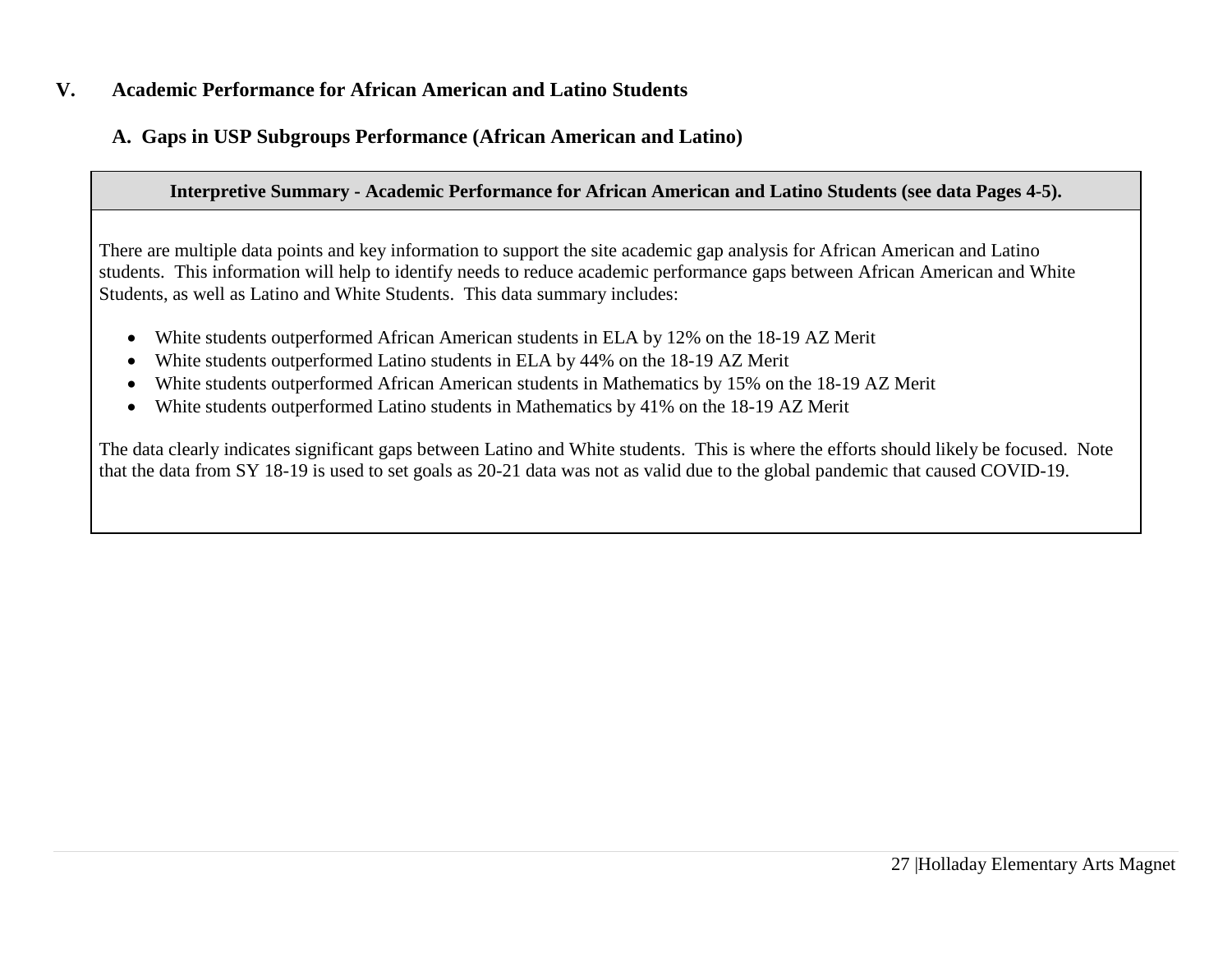| <b>Root Cause Analysis</b>                                                                                             |                                                                                                                                                               |                                                                                                                              |  |  |  |  |  |  |  |
|------------------------------------------------------------------------------------------------------------------------|---------------------------------------------------------------------------------------------------------------------------------------------------------------|------------------------------------------------------------------------------------------------------------------------------|--|--|--|--|--|--|--|
| <b>Identify Top Causes of these Gaps</b>                                                                               | <b>Identify the Root of these Causes</b>                                                                                                                      | <b>Identify Foundational Causes</b>                                                                                          |  |  |  |  |  |  |  |
| Need of instructional effectiveness<br>$\bullet$<br>that supports the SPARKS (Cultural<br>Relevance) framework.        | Lack of frequent instructional<br>$\bullet$<br>observations with follow up<br>feedback and job embedded<br>coaching related to SPARKS<br>(Cultural Relevance) | Lack of structure that supports<br>$\bullet$<br><b>SPARKS</b> (Cultural Relevance)<br>on site                                |  |  |  |  |  |  |  |
| Need of RTI effectiveness<br>(increased academic interventions)<br>specific to African American and<br>Latino students | • Lack of interventions that<br>directly supports African<br>American and Latino students                                                                     | PLCs do not filter benchmark<br>$\bullet$<br>and AZM2/AASA data by<br>race/ethnicity to allow for<br>informed interventions. |  |  |  |  |  |  |  |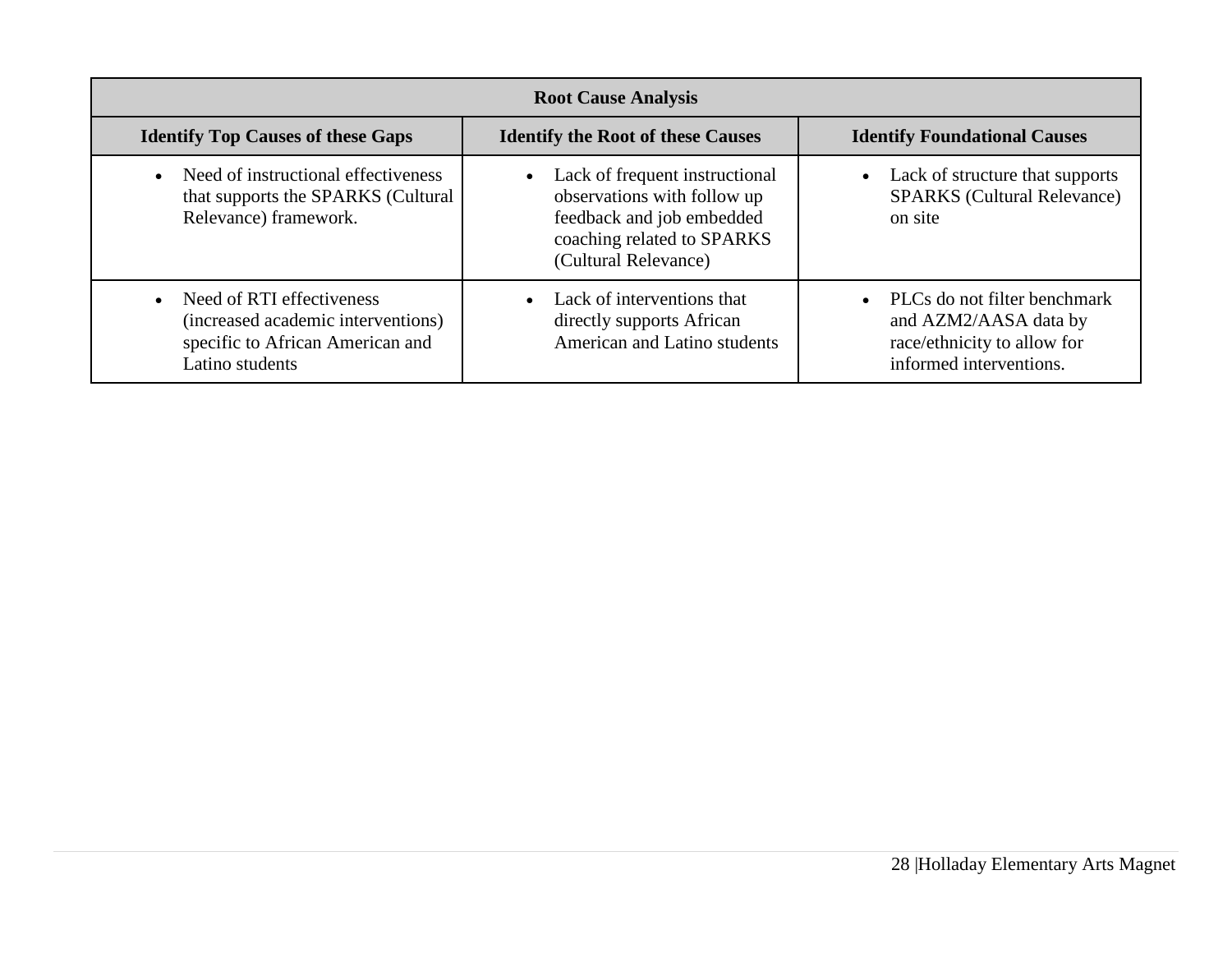# **B. SMART Goals for Reducing Achievement Gaps Among USP Subgroups**

| <b>SMART Goal Statements for Subgroups</b>                                                                                                                                                                                                                                                                                                                                         | <b>Evidence to Be Used to Assess Progress and Accomplishment</b> |
|------------------------------------------------------------------------------------------------------------------------------------------------------------------------------------------------------------------------------------------------------------------------------------------------------------------------------------------------------------------------------------|------------------------------------------------------------------|
| 1. By June 2023, the reading achievement gap between Latino<br>students and White students will be closed by three<br>percentage points at each grade level in third through fifth<br>grade, as measured by the Arizona Academic Standards<br>Assessment.                                                                                                                          | 2023 AASA Scores                                                 |
| 2. By June 2023, the reading achievement gap between<br>African American and White students will be closed by<br>three percentage points at each grade level in third through<br>fifth grade, as measured by the Arizona Academic<br><b>Standards Assessment.</b>                                                                                                                  |                                                                  |
| 3. By June 2023, the mathematics achievement gap between<br>African American students and White students will be<br>closed by three percentage points at each grade level in<br>third through fifth grade, as measured by the Arizona<br>Academic Standards Assessment.                                                                                                            |                                                                  |
| 4. By June 2023, the mathematics achievement gap between<br>African American and White students will be closed by<br>three percentage points at each grade level in third through<br>fifth grade, as measured by the Arizona Academic<br><b>Standards Assessment.</b><br>*Note that a closure of three percentage points is in alignment<br>with standard performance improvement. |                                                                  |

# **C. Goal Attainment:**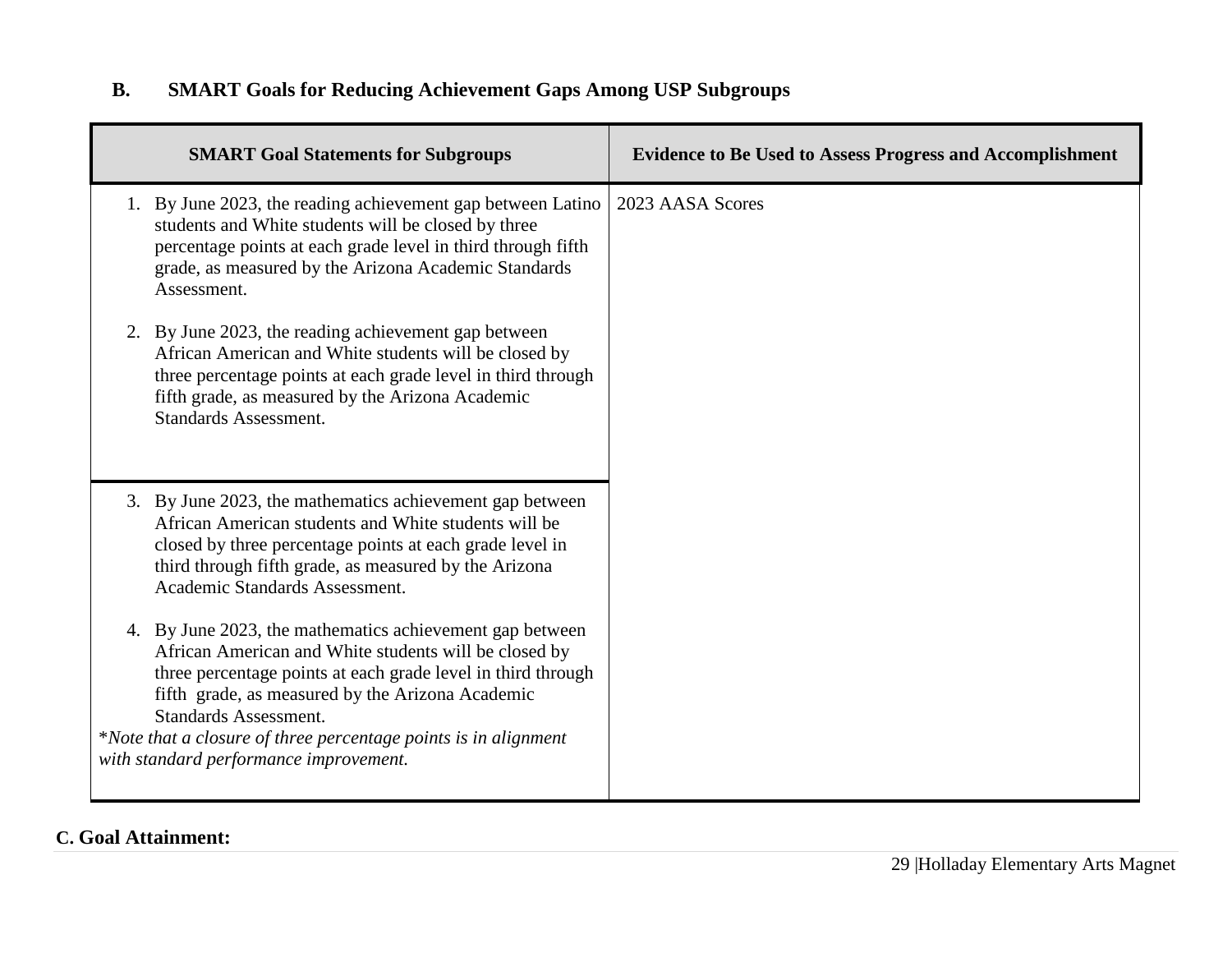# **1. Strategies to Achieve SMART Goals**

| Strategies that help Magnet School Achieve, Monitor and Assess Improvement for African American and Latino Students                      |                                                                                                                                                                                                                                                                                         |  |  |  |  |  |  |  |  |
|------------------------------------------------------------------------------------------------------------------------------------------|-----------------------------------------------------------------------------------------------------------------------------------------------------------------------------------------------------------------------------------------------------------------------------------------|--|--|--|--|--|--|--|--|
| <b>Strategies</b>                                                                                                                        | <b>Strengths and Obstacles</b>                                                                                                                                                                                                                                                          |  |  |  |  |  |  |  |  |
| Increase culturally relevant instructional practice specific<br>to African American and Latino Students through job<br>embedded coaching | Supports: Principal has strong instructional knowledge and<br>coaching abilities/training.<br><b>Constraints:</b> New staff require coaching and professional learning<br>opportunities to catch up on arts magnet theme and Holladay's<br>triangulated approach to student achievement |  |  |  |  |  |  |  |  |
| Utilize Tier II and Tier III interventions                                                                                               | <b>Supports:</b> Existing academic interventions in place using digital<br>tools such as IXL as well as school day teacher to student<br>interventions.<br><b>Constraints:</b> Ensuring effective assessment models with follow<br>data disaggregating.                                 |  |  |  |  |  |  |  |  |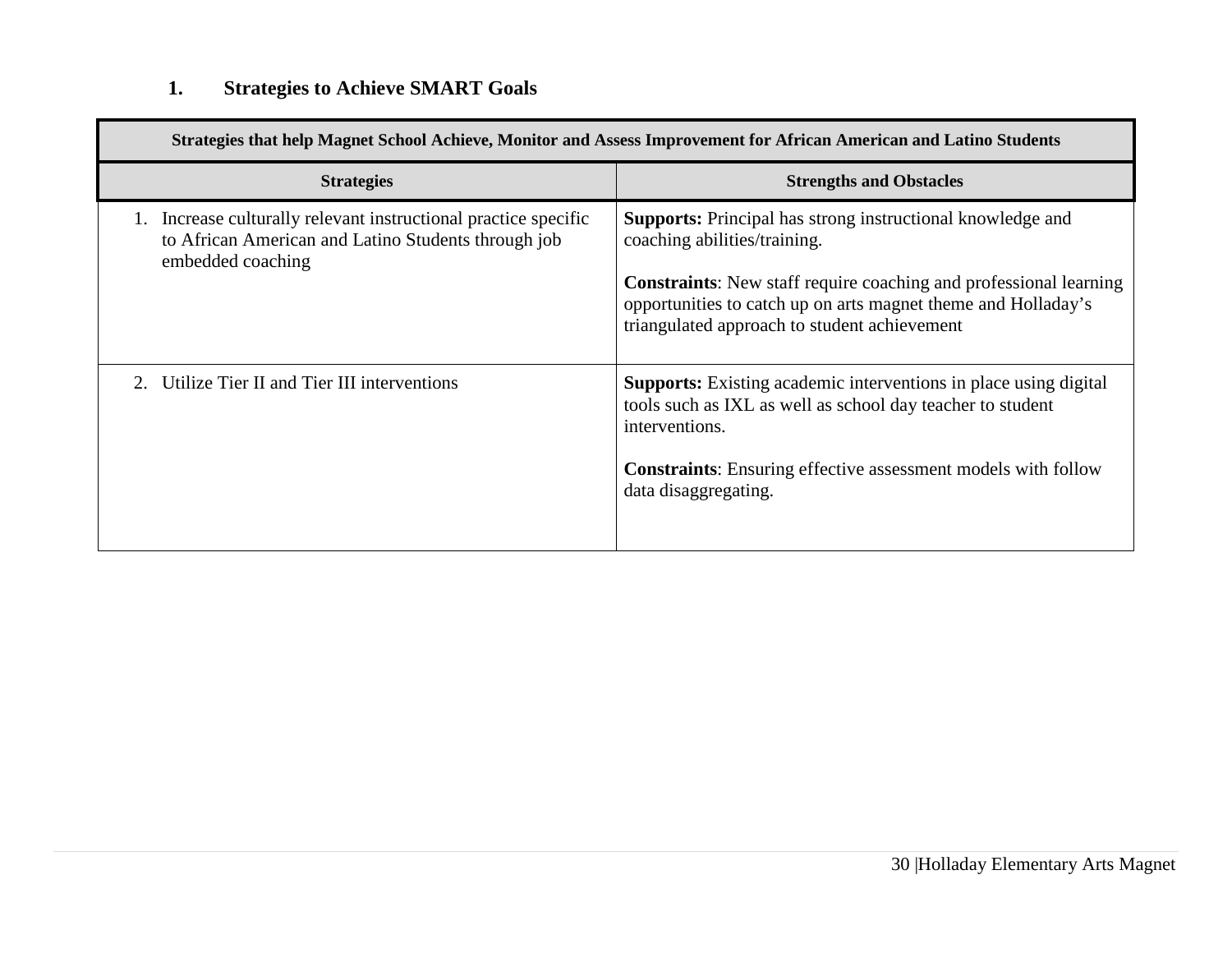# **2. Action Steps to Implement Strategies**

| Action Steps to Implement, Monitor and Assess Strategies for SMART Goals for African American and Latino students                                                                                                    |                                                    |                                        |                              |                                                       |                                         |  |
|----------------------------------------------------------------------------------------------------------------------------------------------------------------------------------------------------------------------|----------------------------------------------------|----------------------------------------|------------------------------|-------------------------------------------------------|-----------------------------------------|--|
| <b>Subgroup Strategy 1:</b> Increase culturally relevant instructional practice specific to African American and Latino Students through job<br>embedded coaching                                                    |                                                    |                                        |                              |                                                       |                                         |  |
| <b>Action Steps to Implement Strategy</b>                                                                                                                                                                            | $Person(s)$ to<br><b>Carry Out</b><br><b>Tasks</b> | <b>Timeline/Target</b><br><b>Dates</b> | <b>Resources Needed</b>      | <b>Monitoring</b>                                     | <b>Evidence of</b><br><b>Assessment</b> |  |
| Utilize instructional observations with<br>job embedded coaching to support Tier I<br>culturally relevant instructional practice<br>that increased academic performance for<br>African American and Latino students. | Principal,<br>Magnet<br>Coordinator                | Throughout the<br>year                 | Schedule for<br>observations | Formative<br>assessments;<br>benchmark<br>assessments | Observation logs                        |  |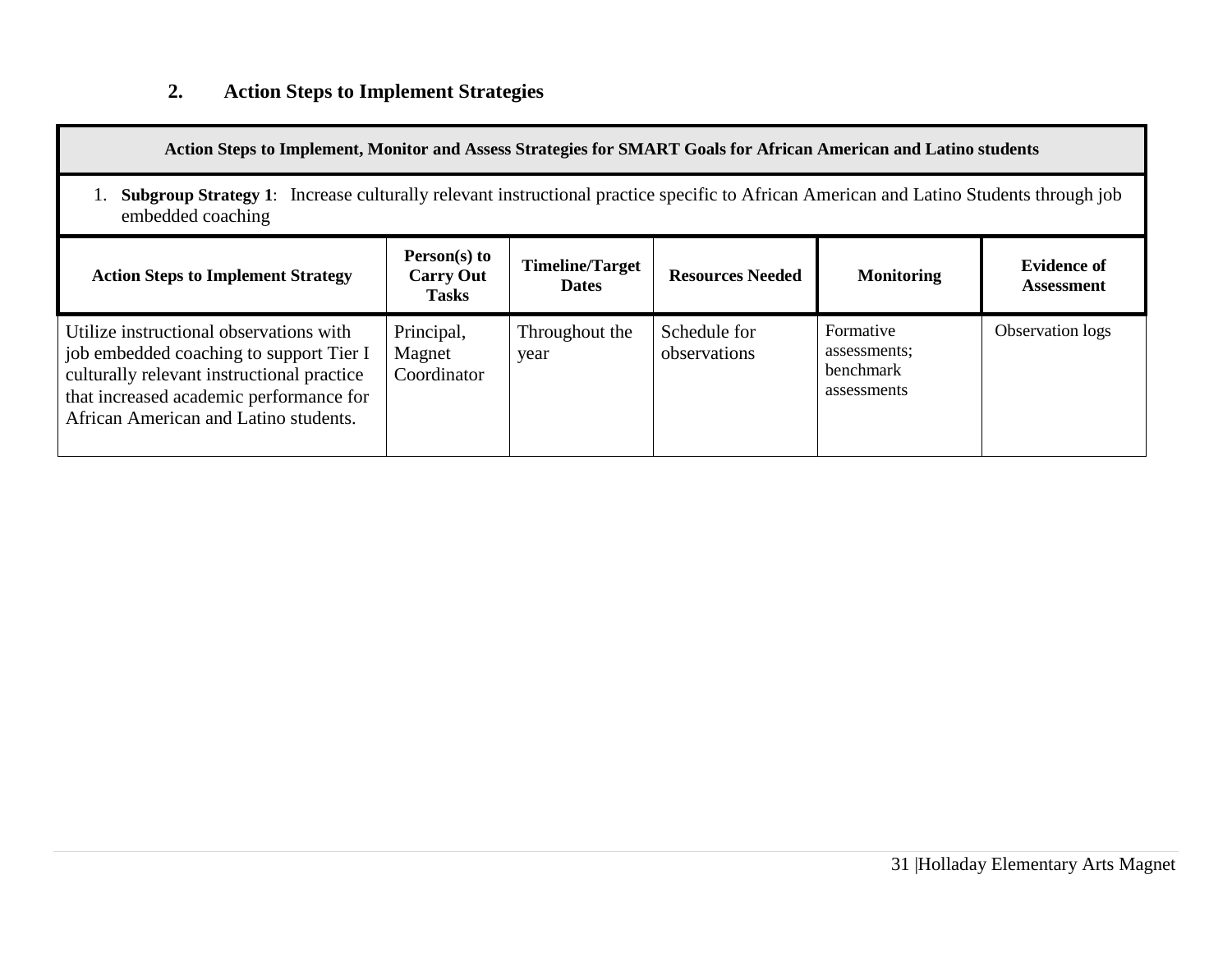| Action Steps to Implement, Monitor and Assess Improvement Strategies for Improvement Goal for African American and Latino students                                                                                                                                                |                                                                |                                        |                                                                                                                                                                 |                                                       |                                         |  |  |
|-----------------------------------------------------------------------------------------------------------------------------------------------------------------------------------------------------------------------------------------------------------------------------------|----------------------------------------------------------------|----------------------------------------|-----------------------------------------------------------------------------------------------------------------------------------------------------------------|-------------------------------------------------------|-----------------------------------------|--|--|
|                                                                                                                                                                                                                                                                                   | <b>Subgroup Strategy 2:</b> Tier II and Tier III interventions |                                        |                                                                                                                                                                 |                                                       |                                         |  |  |
| <b>Action Steps to Implement Strategy</b>                                                                                                                                                                                                                                         | Person(s) to<br><b>Carry Out</b><br><b>Tasks</b>               | <b>Timeline/Target</b><br><b>Dates</b> | <b>Resources Needed</b>                                                                                                                                         | <b>Monitoring</b>                                     | <b>Evidence of</b><br><b>Assessment</b> |  |  |
| Utilize DIBELs, Benchmark and<br>Formative Assessment Data, the<br>site will provide:<br>a. Tier II interventions in<br>Math for African<br>American and Latino<br>students.<br>Tier II interventions in<br>$h_{-}$<br><b>ELA</b> for African<br>American and Latino<br>students. | Principal,<br>Magnet<br>Coordinator                            | Throughout the<br>year                 | Progress<br>monitoring<br>structures;<br>coaching for<br>teachers related to<br>academic<br>interventions;<br>financial<br>allocations for<br>interventionists. | Formative<br>assessments;<br>benchmark<br>assessments | Observation logs                        |  |  |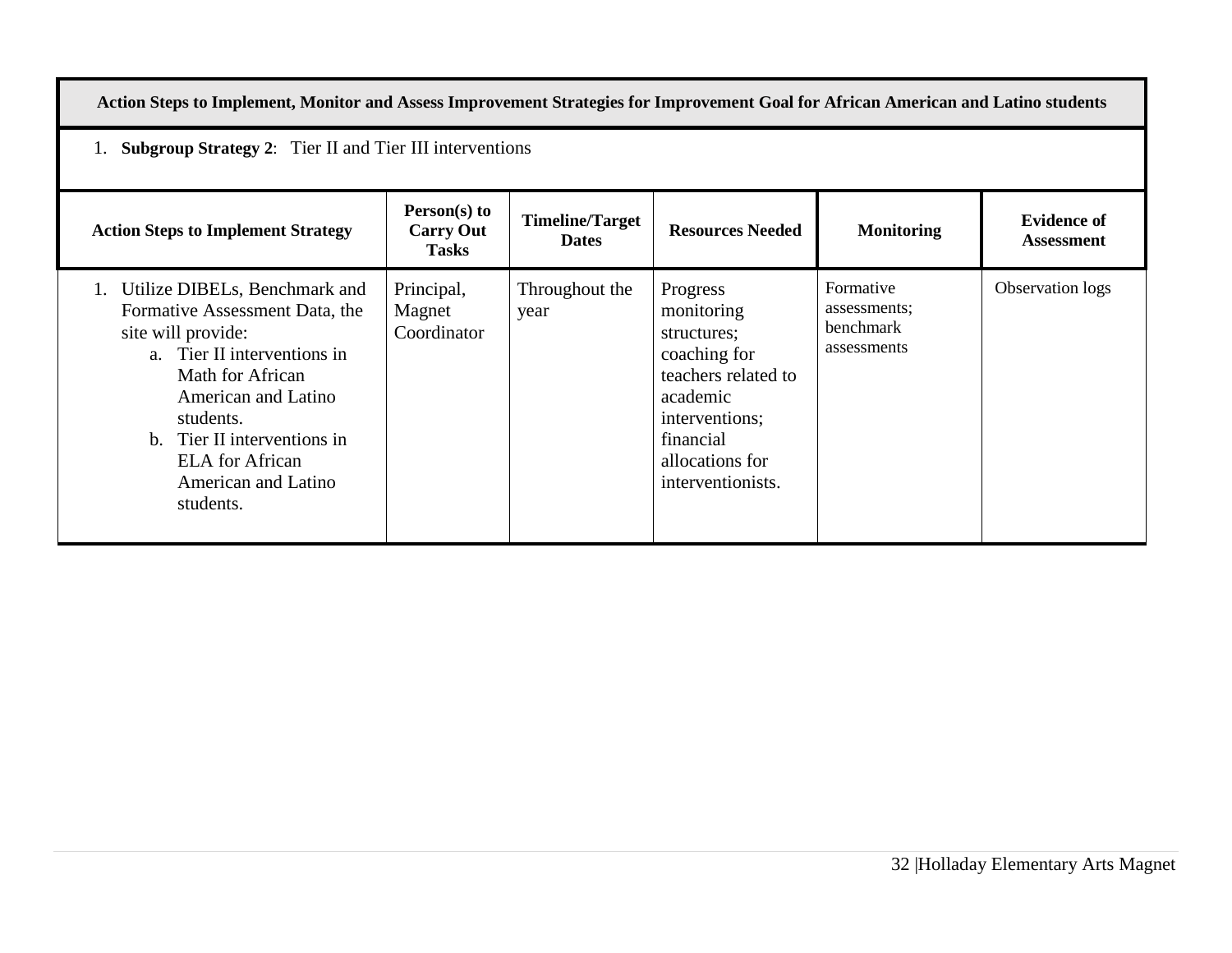#### **VI. Magnet School Budget**

#### **MAGNET SCHOOL BUDGET**

After review of site needs, the following budget is in addition to the regular District funding, as a supplement to support the achievement of Magnet Plans, goals, and strategies. List other school FTE to support the MSP Goals for integration and academic quality. Include 910(G) or non-910(G) FTE and other support staff that are assigned to your school by the District (e.g. Teacher Mentors, Technology Liaisons, AVID teachers, Master Teachers, Lead Teachers, School Community Liaison Lead, MTSS Lead, etc.):

List other school FTE (Full Time Equivalency) to support the MSP Goals for integration and student achievement. Include 910(G) or non-910(G) FTE and other support staff that are assigned to your school by the district (e.g., Teacher Mentors, Technology Liaisons, AVID teachers, Master Teachers, Lead Teachers, School Community Liaison Lead, MTSS Lead, etc.):

- 3.0 FTE Magnet Teacher (910G, 202)
- 1.0 FTE Instructional Data and Intervention Coordinator (910G, 202)
- 1.5 FTE Instructional Specialist (910G, 202)
- 1.0 FTE School Community Liaison (910G, 202)
- 1.0 FTE Magnet Coordinator (910G, 202)
- 1.0 FTE Curriculum Service Provider (910G, other) (Title 2)
- 0.5 FTE Guidance Counselor (910G, 202)
- 0.5 FTE Guidance Counselor (M&O)
- 1.0 FTE Teacher (Title 1)
- 1.0 FTE Reading Interventionist (Title 1)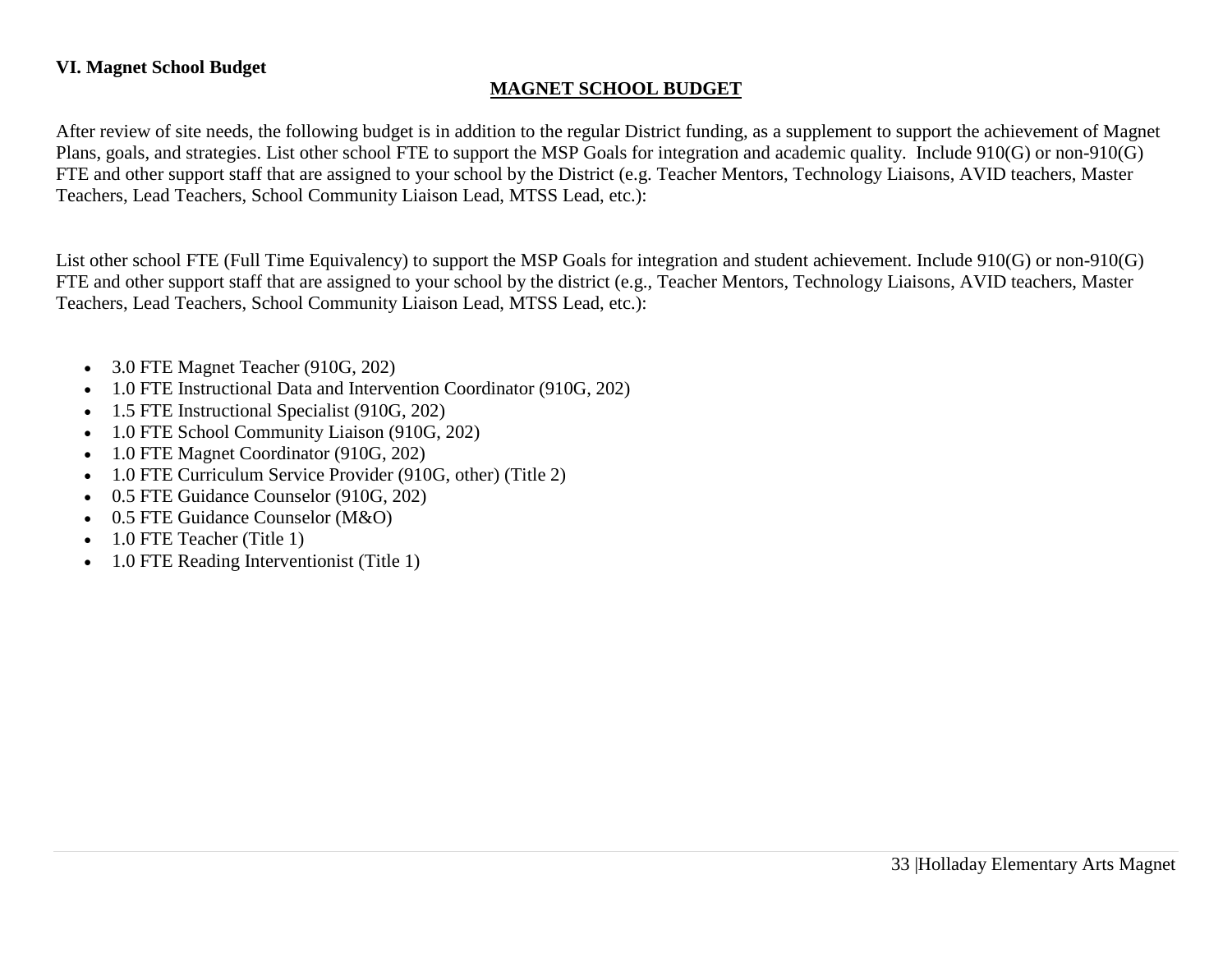# **Goal Focus:** Integration and / or Student Achievement

**Magnet Plan Focus Areas**: Integration (In); Academic Achievement (AA); Parent/Community Involvement (PCI); Professional Learning (PL); and Magnet Theme (MT).

### **Personnel**

|                    | <b>Desegregation Budget 2021-2022 SY</b> |            |                                                                                   |               |                         |  |
|--------------------|------------------------------------------|------------|-----------------------------------------------------------------------------------|---------------|-------------------------|--|
| <b>Description</b> | <b>Amount</b>                            | <b>FTE</b> | <b>Purpose</b>                                                                    | <b>MSA</b>    | <b>Magnet Plan</b>      |  |
|                    |                                          |            |                                                                                   | <b>Pillar</b> | <b>Essential Focus:</b> |  |
| Teacher-           | \$42,200.00                              | 1.0        | The Magnet Teacher will be placed as a classroom teacher to reduced               | AA;           | Student                 |  |
| Magnet             |                                          |            | classroom size, provide quality culturally responsive Tier 1 instruction with art | MT            | Achievement             |  |
| Teacher            |                                          |            | enhancement or art integration, collaborate with grade level teacher to lesson    |               |                         |  |
|                    |                                          |            | plan with national art standards and district/state standards, and use data to    |               |                         |  |
|                    |                                          |            | provide interventions/re-teachings to narrow achievement gaps for students and    |               |                         |  |
|                    |                                          |            | subgroups (ELL, Ex. Ed., Ethnic/Racial Groups, etc.).                             |               |                         |  |
| Teacher-           | \$54,893.00                              | 1.0        | Holladay will produce culturally relevant Broadway productions. Students will     | $AA$ ;        | Student                 |  |
| Performing         |                                          |            | participate in weekly Performing Arts with the Performing Arts Teacher.           | MT            | Achievement             |  |
| Arts               |                                          |            | Performing Arts Teacher will also lead the Performing Arts Club during student    |               |                         |  |
|                    |                                          |            | lunch sessions. Grade level Collaborative Teacher Team (CTT) sessions will        |               |                         |  |
|                    |                                          |            | meet during the contract day for 2-hour sessions when students attend weekly      |               |                         |  |
|                    |                                          |            | Visual Arts and Performing Arts courses.                                          |               |                         |  |
| Teacher-           | \$41,700.00                              | 1.0        | Holladay will produce culturally relevant fine arts exhibitions. Students will    | $AA$ ;        | Student                 |  |
| <b>Visual Arts</b> |                                          |            | participate in weekly Visual Arts with the Visual Arts Teacher. Visual Arts       | <b>MT</b>     | Achievement             |  |
|                    |                                          |            | Teacher will also lead the Visual Arts Club during student lunch sessions.        |               |                         |  |
|                    |                                          |            | Grade level Collaborative Teacher Team (CTT) sessions will meet during the        |               |                         |  |
|                    |                                          |            | contract day for 2-hour sessions when students attend weekly Visual Arts and      |               |                         |  |
|                    |                                          |            | Performing Arts courses.                                                          |               |                         |  |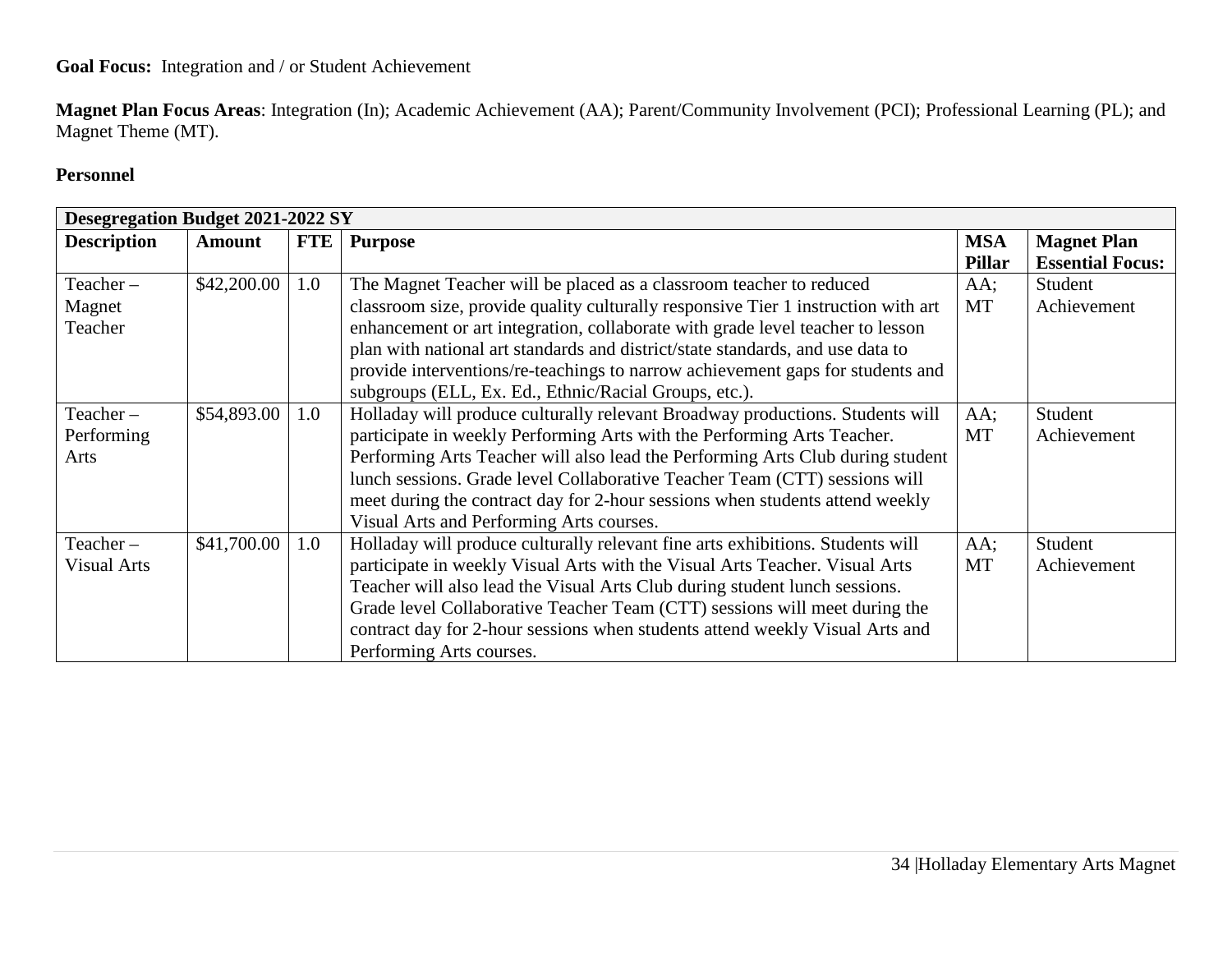| <b>Instructional Data</b><br>and Intervention<br>Coordinator | \$54,020.00      | 1.0 | Instructional Data and Intervention Coordinator (IDIC) will lead grade level<br>Collaborative Teacher Team (CTT) sessions. The IDIC will mentor teachers<br>and provide coaching sessions for best practices for all $K - 5$ teachers. THE<br>IDIC will provide Tier 2 and 3 interventions in Math and ELA for grades 2 –<br>5. The IDIC will work with the principal and teachers to assess, analyze, and<br>collect relevant student formative and summative achievement data to<br>improve instruction.                                                                                                 | $AA$ ;<br>PL;MT          | Student<br>Achievement                |
|--------------------------------------------------------------|------------------|-----|------------------------------------------------------------------------------------------------------------------------------------------------------------------------------------------------------------------------------------------------------------------------------------------------------------------------------------------------------------------------------------------------------------------------------------------------------------------------------------------------------------------------------------------------------------------------------------------------------------|--------------------------|---------------------------------------|
| Instructional<br>Specialists                                 | \$33,242.00      | 1.5 | Instructional Specialists will provide classroom management and support for<br>all students through their time in the classroom while certified instructional<br>staff provide tier 2 and 3 interventions/re-teaching.                                                                                                                                                                                                                                                                                                                                                                                     | AA                       | Student<br>Achievement                |
| School<br>Community<br>Liaison                               | \$26,181.00      | 1.0 | The full-time School Community Liaison will be the point of contact to<br>provide resources to address the financial, social, and emotional needs of our<br>community. The need for a full-time School Community Liaison was stressed<br>heavily by the Special Master and his team.                                                                                                                                                                                                                                                                                                                       | PCI                      | Student<br>Achievement                |
| <b>Magnet Site</b><br>Coordinator                            | \$42,400.00      | 1.0 | Holladay will utilize a full-time Magnet Site Coordinator whose<br>responsibilities include marketing, recruitment, and retention of students.<br>Other responsibilities include facilitating/participating in grade level<br>Collaborative Teacher Team (CTT) sessions, support quality Tier 1<br>instruction, and provide magnet related Professional Development (PD).                                                                                                                                                                                                                                  | In:<br>PCI;<br><b>MT</b> | Integration<br>Student<br>Achievement |
| <b>School Counselor</b>                                      | \$23,950.00      | 0.5 | Holladay use various funding sources to ensure it has a full-time School<br>Counselor. Half of the funding comes from Maintenance and Operation<br>(M&O) funds and the other half is funding comes from desegregation funds.<br>The School Counselor provides full-time support for social and emotional<br>learning in individual and small groups. The School Counselor also provides<br>culturally relevant support with Social and Emotional Learning (SEL) lessons<br>in all classrooms. The School Counselor supports Holladay's Positive<br>Behavioral Interventions and Supports (PBIS) framework. | AA                       | Student<br>Achievement                |
| <b>Employee</b><br><b>Benefits</b>                           | \$95,575.80      |     | $12,660 + 16,467.90 + 12,510 + 16,206 + 9,972.60 + 7854.30 + 7,185 + 12,720$                                                                                                                                                                                                                                                                                                                                                                                                                                                                                                                               |                          |                                       |
| <b>Total Budget</b>                                          | \$414,161.80     |     |                                                                                                                                                                                                                                                                                                                                                                                                                                                                                                                                                                                                            |                          |                                       |
|                                                              | <b>Total FTE</b> | 8.0 |                                                                                                                                                                                                                                                                                                                                                                                                                                                                                                                                                                                                            |                          |                                       |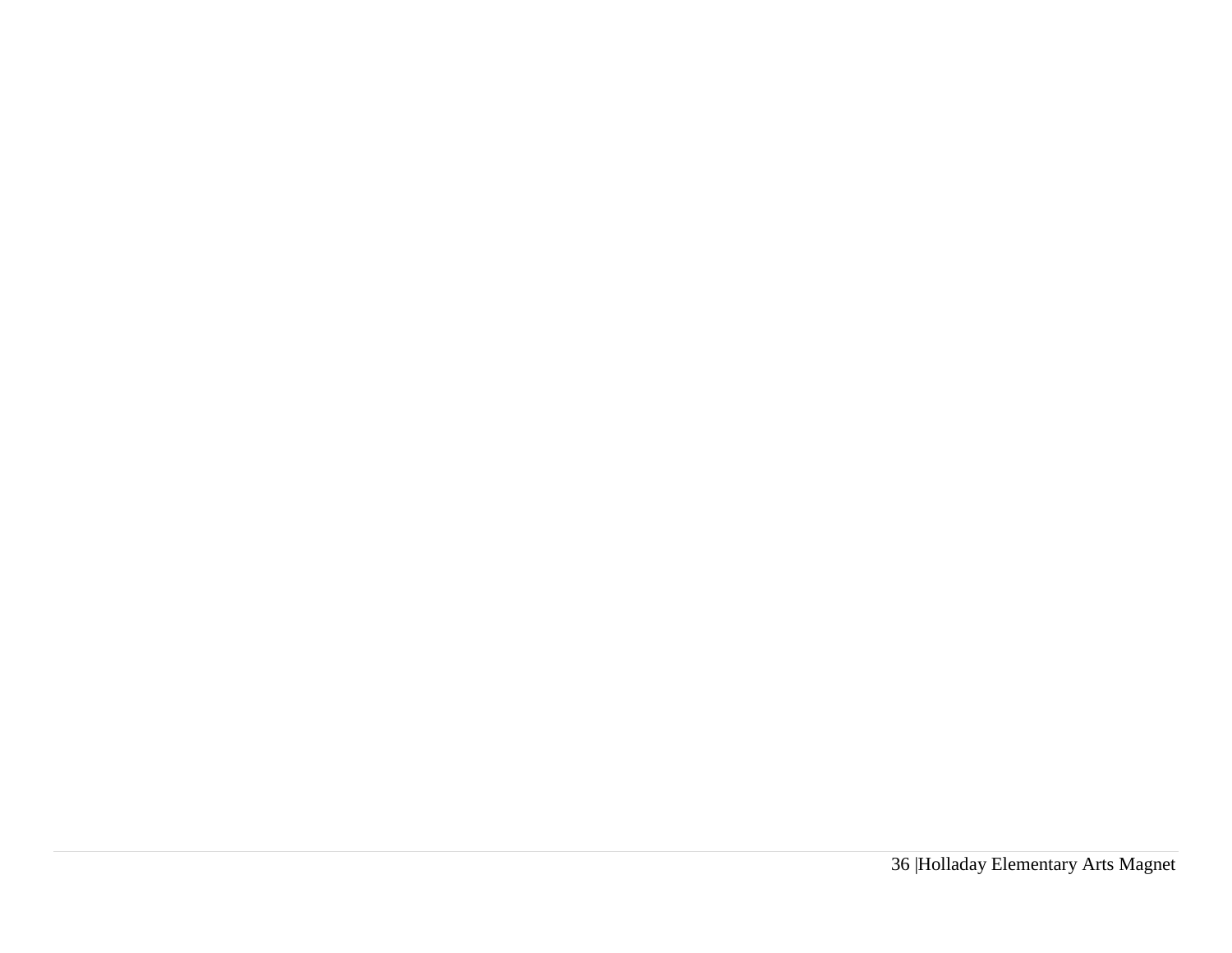# **Non-Personnel**

| <b>Desegregation Budget 2021-2022 SY</b> |               |            |                                                                                                                                                                                                                                                                                                                                                                                                                           |                                              |                                       |
|------------------------------------------|---------------|------------|---------------------------------------------------------------------------------------------------------------------------------------------------------------------------------------------------------------------------------------------------------------------------------------------------------------------------------------------------------------------------------------------------------------------------|----------------------------------------------|---------------------------------------|
| <b>Description</b>                       | <b>Amount</b> | <b>FTE</b> | <b>Purpose</b>                                                                                                                                                                                                                                                                                                                                                                                                            | <b>Magnet</b><br><b>Focus</b><br><b>Area</b> | <b>Goal Focus:</b>                    |
| Stipend                                  | \$6,000.00    | NA         | Provide supplemental tier 2 and 3 interventions for identified students.<br>The stipend will provide time to create and implement plans/goals to<br>monitor, analyze, and adjust goals.                                                                                                                                                                                                                                   | AA;<br><b>MT</b>                             | Student<br>Achievement                |
| <b>Substitute Teachers</b>               | \$3,000.00    | NA         | Sick leave funds to pay substitute teachers for magnet teachers including<br>Magnet Teacher, Performing Arts Teacher, and Visual Arts Teacher.                                                                                                                                                                                                                                                                            | AA                                           | Student<br>Achievement                |
| Added Duty $-$<br>Recruitment            | \$3,000.00    | NA         | To increase racial and ethnic diversity, the Magnet Site Coordinator will<br>focus recruitment activities at targeted recruitment events, libraries,<br>preschools, private preschools, and charter preschools.                                                                                                                                                                                                           | In;<br>MT;<br>PCI                            | Integration<br>Student<br>Achievement |
| Tutoring                                 | \$18,000.00   | NA         | Certified Added Duty for Holladay's certified staff to provide tutoring<br>for students with support in the areas of math and ELA with Arts<br>Integration. Tutoring will be offered before, after school, and summer<br>school.<br>After school and before school<br>1-hr x 4 days x 5 teachers x \$25 an hour x 30 weeks = $$15,000$<br>Summer school<br>6-hr x 5 days x 2 teachers x \$25 an hour x 2 weeks = $$3,000$ | AA                                           | Student<br>Achievement                |
| <b>Certified PLC</b><br>Work             | \$2,475.00    | NA         | 3 certified teachers will support Holladay's Leadership Team in pursuing<br>the Magnet Schools of America's Magnet School Certification.<br>33 weeks x \$25 per hour x 3 hour total a week = $$2475$                                                                                                                                                                                                                      | <b>MT</b>                                    | Student<br>Achievement                |
| <b>Classified PLC</b><br>Work            | \$1,980.00    | NA         | 3 classified employees will support Holladay's Leadership Team in<br>pursuing the Magnet Schools of America's Magnet School Certification.<br>33 weeks x \$20 per hour x 3 hour total a week = $$1980$                                                                                                                                                                                                                    | <b>MT</b>                                    | Student<br>Achievement                |
| Certified<br>Professional<br>Development | \$10,000.00   | <b>NA</b>  | Certified instructional staff will participate in Professional Development<br>(PD) during pre-contract, post-contract, and off-contract time for district<br>mandates, magnet theme integration, build organizational capacity, and                                                                                                                                                                                       | AA; PL;<br><b>MT</b>                         | Student<br>Achievement                |